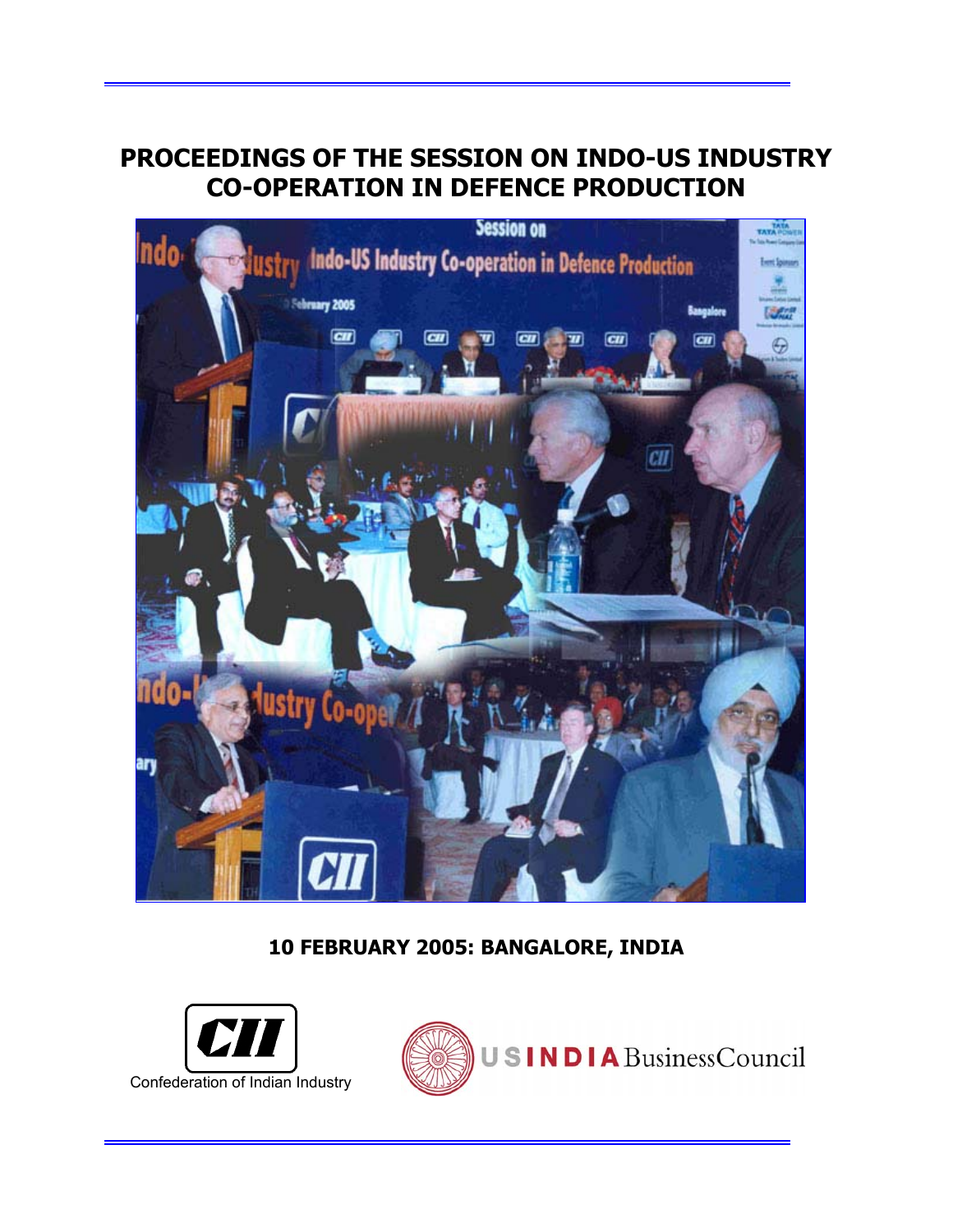*Organisers:* 



Confederation of Indian Industry India Habitat Centre 4th Floor, Core 4A, Lodi Road New Delhi - 110 003, India Tel : +91 11 51504514 - 19 Fax : +91 11 24682228 Internet : http://www.ciidefence.com or http://www.ciionline.org



U.S. Chamber of Commerce 1615 H Street NW Washington, DC 20062 – 2000 Tel : 202 463 5492 Fax : 202 463 3173 Internet : **http://www.usibc.com**

i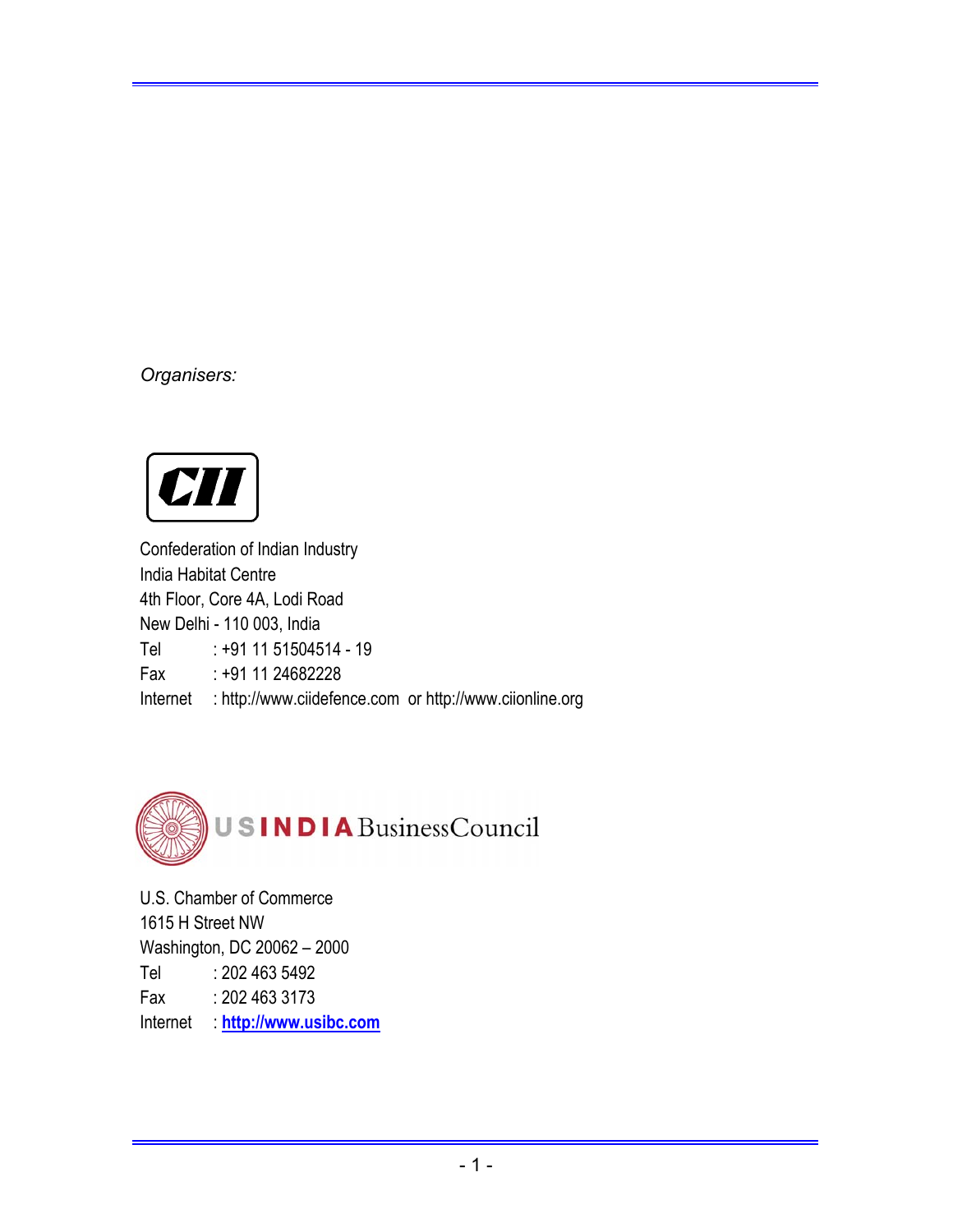|    | <b>CONTENTS</b>                                                              |    |
|----|------------------------------------------------------------------------------|----|
|    |                                                                              |    |
| 1. | Programme                                                                    | 3  |
| 2. | Proceedings                                                                  | 4  |
| 3. | Recommendations                                                              | 15 |
| 4. | Annexure I - Presentation on India's Defence<br><b>Procurement Procedure</b> | 17 |
| 5. | Recommendations of the HTCG held on<br>18 November 2004 at Washington DC     | 24 |
| 6. | <b>Corporate Sponsors</b>                                                    | 34 |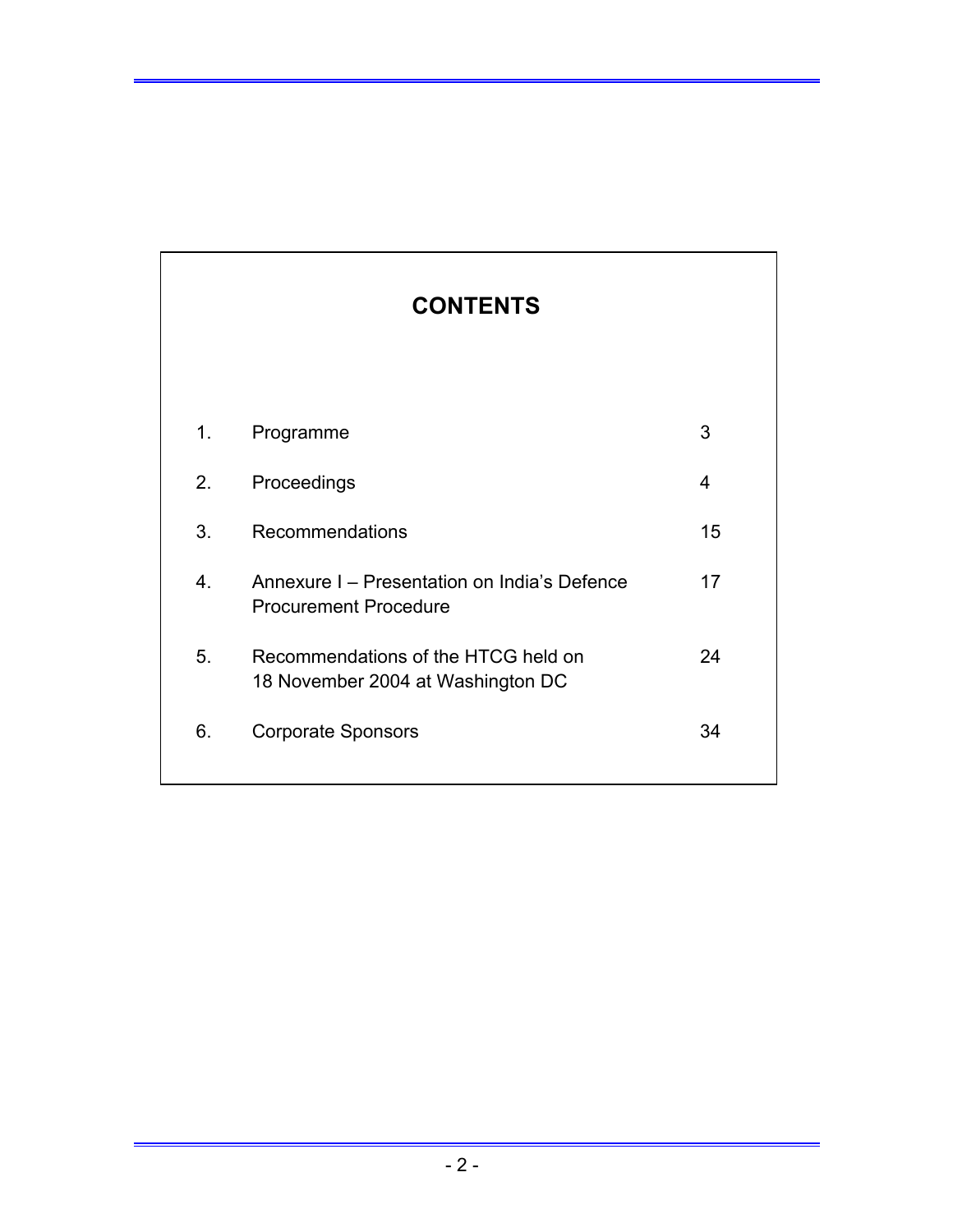



# **SESSION ON INDO-US INDUSTRY CO-OPERATION IN DEFENCE PRODUCTION 10 FEBRUARY 2005: HOTEL TAJ WEST END: BANGALORE**

# **P R O G R A M M E**

| 1530 Hrs | Registration                                                                                             |                                                                                                                                      |
|----------|----------------------------------------------------------------------------------------------------------|--------------------------------------------------------------------------------------------------------------------------------------|
| 1600 Hrs | Opening remarks                                                                                          | Lt Gen (Retd.) SS Mehta, PVSM, AVSM, VSM*<br><b>Principal Advisor</b><br>Confederation of Indian Industry                            |
| 1610 Hrs | <b>Opening Remarks</b>                                                                                   | H.E. Dr David C Mulford<br>United States Ambassador to India                                                                         |
| 1620 hrs | Key Note Address on<br>"India's Defence<br><b>Procurement Procedure"</b>                                 | Maj Gen H S Sehgal<br><b>Technical Manager Land Systems</b><br><b>Acquisition Wing</b><br>Ministry of Defence<br>Government of India |
| 1640 Hrs | Remarks                                                                                                  | <b>Ambassador Thomas R Pickering</b><br>Senior Vice President, International Relations                                               |
|          |                                                                                                          | The Boeing Company                                                                                                                   |
| 1650 Hrs | Discussion of priority<br>projects for US-India<br>collaboration and challenges<br>to such collaboration | Facilitated by Lt Gen Mehta and Ambassador<br>Pickering                                                                              |
| 1750 Hrs | Summary and presentation<br>of recommendations for US<br>and Indian Governments                          | CII and USIBC                                                                                                                        |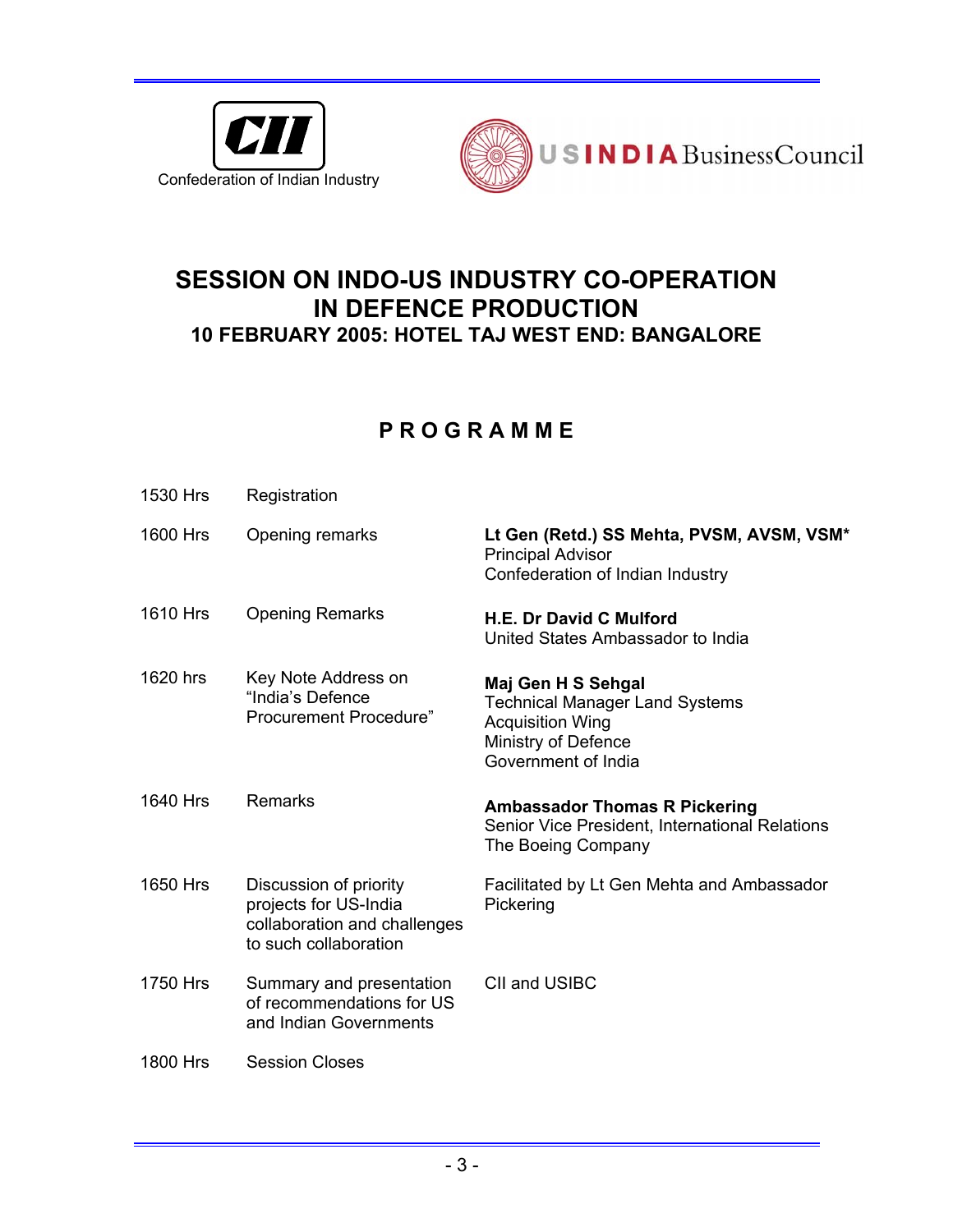# **SESSION ON INDO-US INDUSTRY CO-OPERATION IN DEFENCE PRODUCTION**

# **PROCEEDINGS**

**General SS Mehta**, Principal Advisor, CII welcomed the participants to the session on Indo – US Industry Co-operation in Defence Production. General Mehta in his introductory remarks said that the session marks another milestone in the on-going dialogue to strengthen US-India co-operation in the critical field of Defence Technology. The second half of 2004 witnessed strides being taken between India and the US to further consolidate the growing high technology relationship. The meeting of Dr. Manmohan Singh, Prime Minister of India with President George Bush in September 2004 infused new momentum into this process. Subsequent to the meeting, the two leaders issued a statement marking the launch of the second phase in the Next Steps in Strategic Partnership. The first phase of the NSSP included the implementation of measures to address proliferation issues and ensure that US origin goods and technologies are used in accordance with US Export Control requirements. These measures allow the US to modify its export licensing policies to foster increased co-operation in the Commercial Space programmes and permit certain exports to power plants and safe guarded nuclear facilities.

In specific terms, in the category of Foreign Military Sales (FMS), one saw the progress in the fire finder radar system moving as a requirement placed by the Indian Ministry of Defence. General Mehta said that CII is hopeful and confident that the second phase will build upon this process of enhancing security and expanding trade. He said that removal of ISRO from the entities list, licensing requirements for low level dual use items and ease of controls on items being exported to civil nuclear area were culminated only after several rounds of discussions of the High Technology Co-operation Group between India and US.

General added that CII had the privilege of supporting industry component of the dialogue and had participated in all three meetings of the Forum, in July 2003 in Washington D.C., November 2003 in Bangalore and once again in November 2004 in Washington D.C. Last meeting of the Forum featured discussions on expanding business opportunities in the areas of defence technology and information technology and culminated in a set of joint recommendation by the U.S. and Indian Private Sector participants along with the U.S. and Indian Governments. A copy of the recommendations is at *Annexure II*. He said that the event also included a session on various aspects of US Export Licensing processes. General Mehta informed the participants that in accordance with the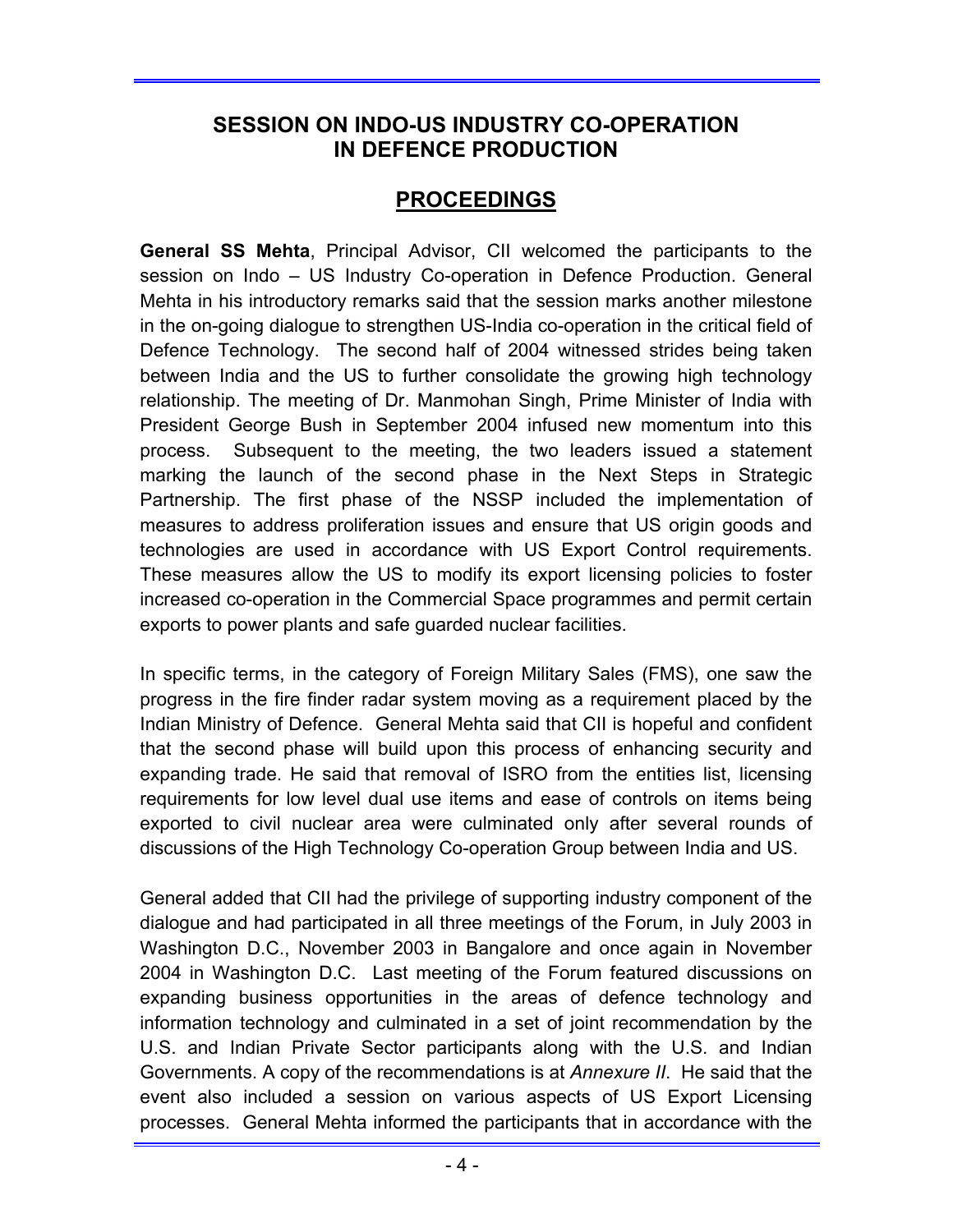recommendations of the meeting in last November, CII had formed the Defence Industry Working Group and looked forward to a similar announcement by the American side so that both sides can engage in a dialogue.

He said that today's meeting carried forward the process of dialogue to facilitate strengthening bilateral co-operation in defence sector. He said that India is also very much concerned about proliferation and various stringent rules and regulations are already in place. The time has now arrived for the US and India to forge ahead and take advantage of this great opportunity

General Mehta commented that in the industry's dialogue with the counterparts in American industry, there appears to be a lack of clarity of what they can give to India or what India can take from them. In such an environment how do both sides navigate? What are the checks and balances and therefore, linking up with this is the requirement of simplification of procedures. If NSSP has to have meaning and substance, and HTCG to carry forward meaningfully, there has to be clarity on both side on what one get, how one get it and how soon or how easily the procedures can get simplified.

**Ambassador Mulford** expressed his happiness to participate at the first meeting of the US – India Industry Working Group on Defence Technology organized under the aegis of the high-tech co-operation group.

Ambassador Mulford said that the strategic situation in the world has profoundly changed in recent years. The world faces threat from global terrorism and from the proliferation of weapons of mass destruction. Given the two countries' common interest in global stability and shared concerns about weapons of mass destruction, it is only natural that the United States and India should seek close strategic and defence relationships. According to Ambassador Mulford it was evident from the press coverage of Aero India indicating very clear statements from the Defence Minister of India of the desire to enhance co-operation between the two countries. Towards this goal, US are specially pleased with the bi-lateral initiatives. The NSSP launched by President Bush and Prime Minister Vajpayee in early 2004, in a way, is a corner stone of the relationship that paves the way for co-operation between two countries in the areas of high technology trade, civil space, civil nuclear and dialogue on missile defence through a series of reciprocal steps based on future phases of negotiations and actions. The NSSP also maintains ties between the US and Indian militaries which have been growing rapidly in recent years. In the past several years, there has been a significant increase in the numbers of senior level visits, exchanges, joint military exercises. According to Ambassador Mulford there have been visible benefits of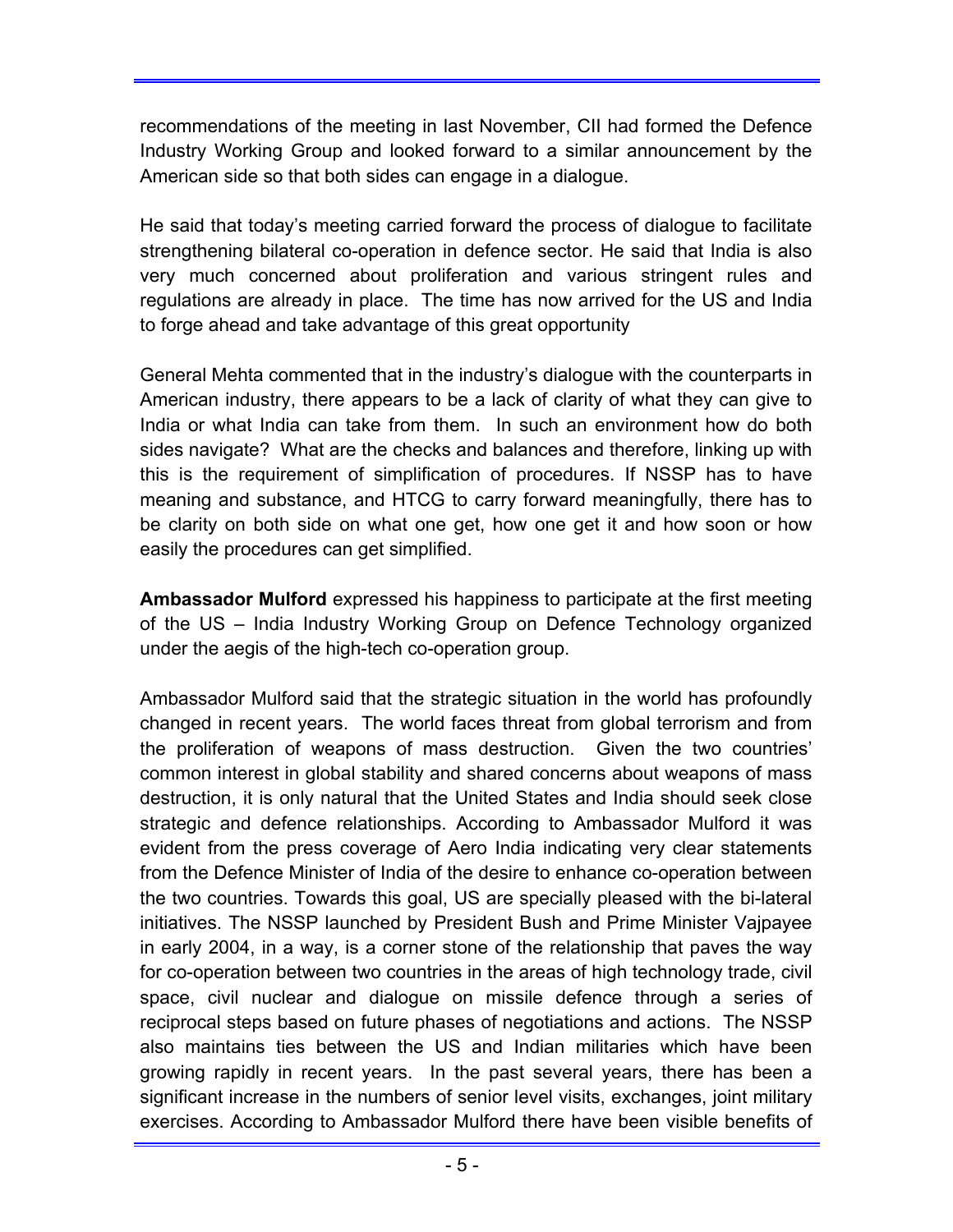these activities such as recent tsunami when the Indian and US militaries worked extraordinarily closely together, very quickly to address the aftermath of that tragedy within the region affected.

As the US – India military relationship expands, the US also want to pursue new opportunities to partner with India in other strategic areas. US commercial defence sales to India are growing. Sales tripled from 5.6 million dollars in 2003 to 17.7 million dollars in 2004 and are projected to surge to 64 million in 2005, but this is much less than it should be, given the size of relationship, size of the two countries and the complementary of the security agendas. According to Ambassador Mulford, the India – US co-operation in defence is really just getting started.

Ambassador Mulford said that while the US can offer goods, services and technology, unrivalled by any other country, they continue to encounter misperceptions in India about US's alleged reliability as a defence supplier. Ambassador Mulford said to those who still question US reliability, "Let them test the US and they will not be disappointed." The relationship between the US and India is different today, it is stronger today than it has ever been, and it will not be easily derailed. Ambassador Mulford said that the context for the defence relationship has changed completely and that the NSSP is the proof of that change. The HTCG was formed in November 2002 to provide a framework for discussing high technology issues of mutual concern. The primary goal of the HTCG is to facilitate and promote high technology trade, focussing on cooperative steps that the United States and India can take to create the appropriate economic, legal and structural environments in which this trade can flourish.

In addition to defence technology, the Group looks to cooperation in IT, biotechnology, and nanotechnology. These are sunrise Indian industries where India's intellectual capital can make important contributions. The US and India are natural partners in these fields. Under the HTCG, both sides have made much progress on exchanging information, on the barriers that affect bi-lateral high technology trade, and on dispelling misperceptions about such trade and taking measures to enhance the security of such trade, but admittedly much remains to be done.

Since President Bush lifted the last sanctions against India in 2001, the US Government has approved more than 700 export licenses for direct commercial defence sales to India. Each year, since then, there has been an increase in the export of controlled dual use items to India, with the approval rate for dual use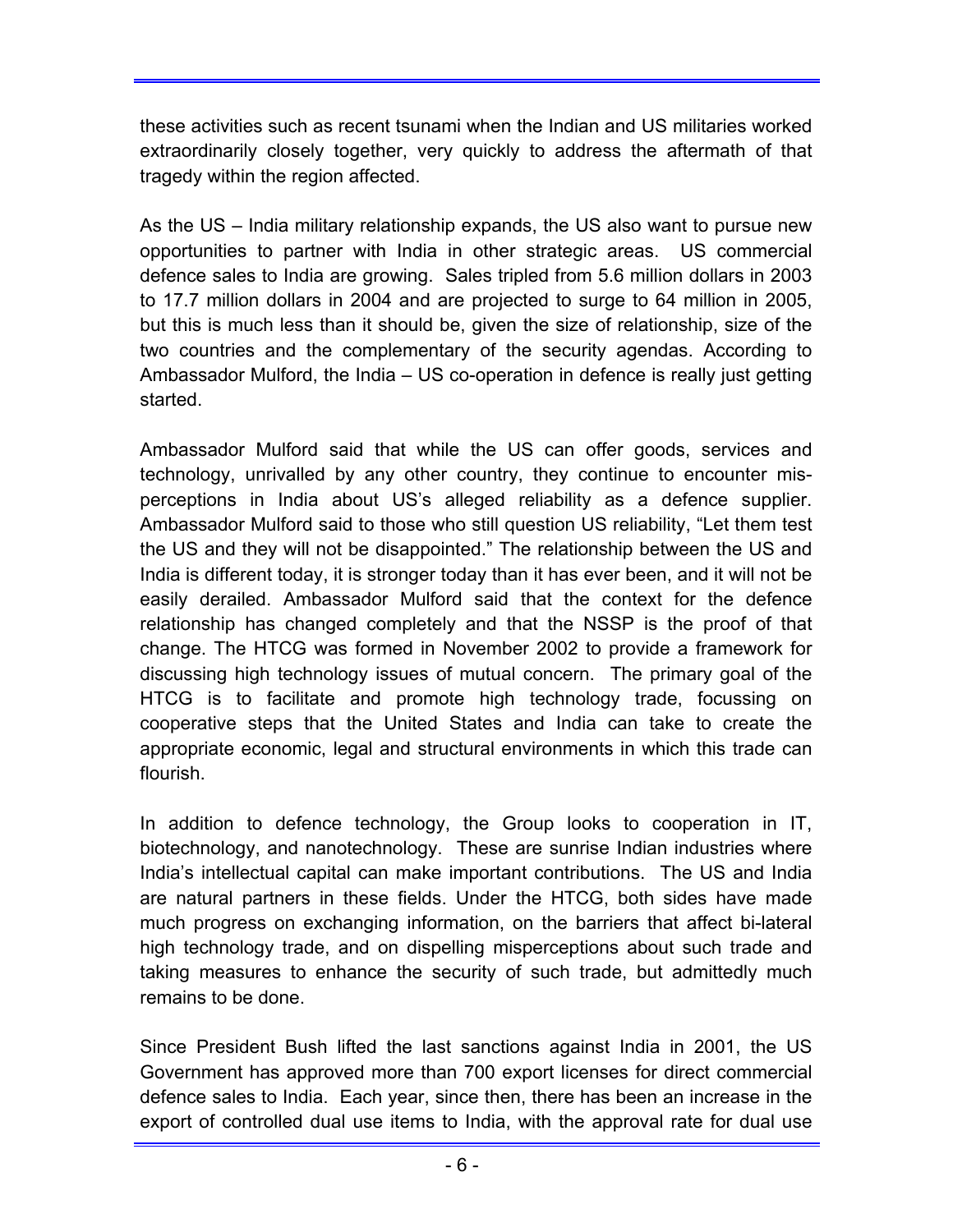license applications currently running at or above 90%. The Ambassador informed that the Embassy's Export Attaché was participating at the meeting and he would be pleased to answer any technical questions, which participants might have about licensing and US Export Control Laws.

Ambassador Mulford said that the purpose of the session was to identify specific projects for collaboration and to develop actionable recommendations for the US and Indian Governments and on how to reduce barriers to co-operation. The goal should be to walk away from the session with a list of specific items and steps for both Industry and Government that will lead to tangible results.

**Maj Gen H S Sehgal**, Technical Manager Land Systems, Acquisition Wing, Ministry of Defence gave a detailed and informative presentation of India's Defence Procurement Procedure for the benefit of US industry. A copy of the presentation made by General Sehgal is at *Annexure I.* 

**Ambassador Thomas R. Pickering**, Senior Vice President, International Relations, The Boeing Company and Co-Leader of the USIBC Executive Defence Mission to India thanked CII and USIBC for their role in bringing American and Indian companies on a common platform. He said that the US defence industry welcomed the creation of the HTCG, and it is an act, which has precipitated three public – private Forums in bringing down the results that we see today.

He said that the effort to link the HTCG to other sector specific activities, such as Aero India for which many industry executives plan their participation, months in advance, is a positive move and will increase participation in this important bilateral dialogue. He welcomed the key recommendations put forward by the US and Indian Industry at the November 18, 2004 HTCG Public – Private Forum in Washington D. C. He said that creation of a bi-lateral US – India Defence Industry Working Group could consider this session as the launch of that group.

He also made a note of the recommendation made to US industry by Defence Minister, Pranab Mukherjee on 9 February 2005 to create a small working group that would include both public sector and private sector representatives from both sides. The proposed working group would focus particularly on issues and problems that arise in connection with the abilities to work together to support and assist Indian defence activities from the private sector in the US. He said that USIBC welcomed that suggestion by the Defence Minister and hoped very much to have it pursued, and that the USIBC will be reporting to the US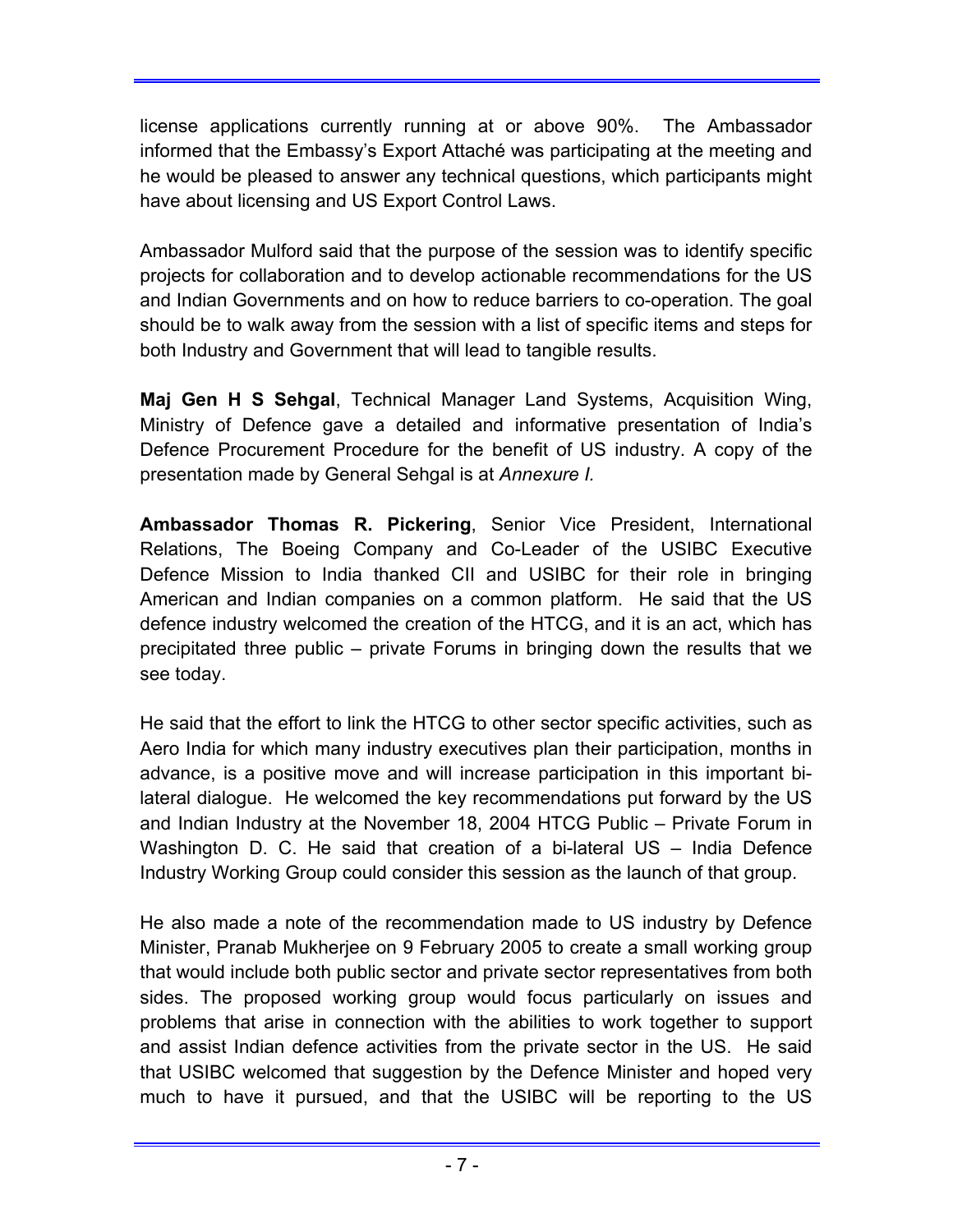Department of Defense and the US Department of State on its Defense Mission to India.

Ambassador Pickering said that he had the pleasure of co-leading this delegation with General Ralston, Vice Chairman of The Cohen Group. The delegation comprises of 16 senior representatives of 12 great American defence companies including BAE Systems North America, Bell Helicopter (Textron), The Fremont Group, General Dynamics, International Turbine Engine Company (Honeywell), ITT Defense (ITT Industries), Lockheed Martin, Northrop Grumman, Raytheon, and Sikorsky Aircraft Corporation (United Technologies).

The Mission had a great set of discussions for four days, both in New Delhi and Bangalore with representatives of the Government of India, the Indian Armed Services, Indian industry and with US Ambassador and US Embassy team. The US industry welcomes and wants to play a key role in furthering the strategic relationship between India and the US. US industry commitment to the Indian defence sector is evident in the increasing number of US companies with permanent offices in India, the amount of bid and proposal funds spent in pursuing programmes in India, the 16 American companies exhibiting at Aero India, and the senior-level composition of this Mission. He said that US is a reliable supplier, probably the most reliable supplier to its close friends and allies, providing integration with existing systems, after sales service and lifetime support. Consistency and intensity of US military-to-military engagement with India is evidence of US Government' commitment to India's defence and its Armed Forces. That US industry is willing to establish work in India consistent with US Government regulations and to lay the ground work for opportunities that may still be several years away, is further evidence of US intention to be a truly reliable long-term supplier.

US industry is interested in pursuing both major platform tenders as well as subsystems, components, and other small opportunities with Indian industry. US industry views the Indian defence sector, not only as a market but also as a potential supplier and partner, and recognises that major defence sales to India will need to include some elements of collaboration. The USIBC Mission came with some questions and concerns about India's procurement processes. As such, we appreciated the presentation by General Sehgal on India's Defence Procurement Process. Many American companies want to register official company agents and they have been told by the Defence Ministry that they would prefer that US companies not use agents here in India in connection with Government of India procurement processes.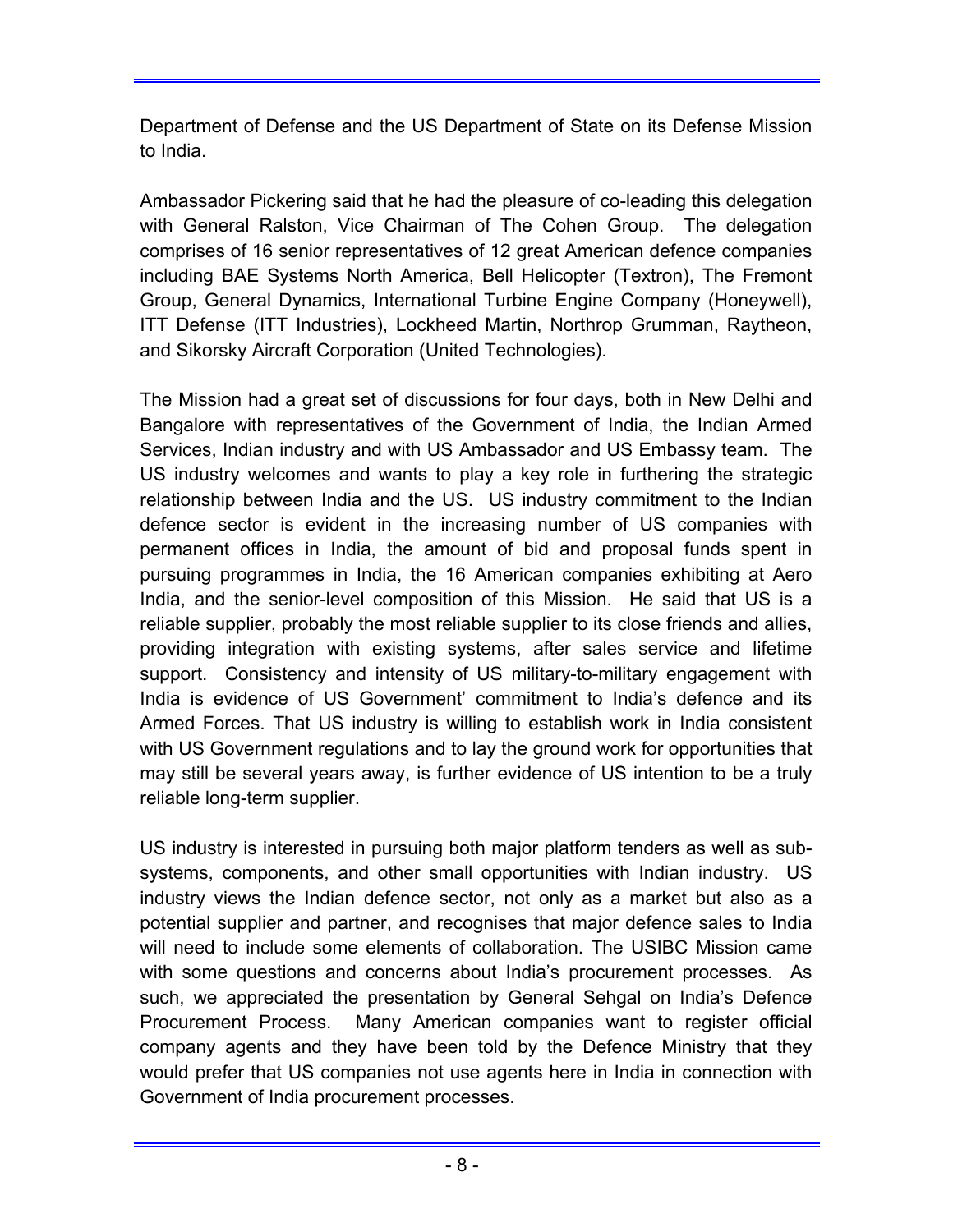Ambassador Pickering also stressed the critical role of Technical Assistance Agreements (TAAs) in enabling US companies to collaborate with the Ministry of Defence, the Armed Services and Indian industry. These agreements are one type of export license issued by the US Government and are necessary in order for US companies, even to begin to discuss co-production licensing and technology transfer with their Indian counterparts. The TAA's do not obligate the Indian signatory to make future purchases. He said that the launch of the bilateral US – India Defence Industry Working Group and two governments' support for it, places the burden of progress at this stage of the HTCG process in the hands of industry. Government stands ready to help, but it is up to industry to be as specific as possible about what they need government to do, or not to do, in support of industry's efforts.

He commented that the session should be focused on identifying possible specific priority programmes for US – India defence collaboration and the barriers that may exist to such collaboration that can only be removed by the respective governments. The programmes recommended must also be of mutual interest and benefit. There should be platform systems or equipment that the Government of India is looking to procure and/or develop in the near-term. There should also be platform systems or equipment that American defence companies can produce, and will likely be allowed by the US Government to export to India. Ambassador Pickering invited comments from the floor with respect to potential priority programmes and any associated barriers, they see in moving those ahead. Ambassador Pickering began the process by citing the Indian interest in a multi-role combat fighter, and said that at least two American firms present at this session would very much like to participate in that competition.

### **Question / Answer Session**

*Question:* Conditions under which the US was making sales, pre-98 hasn't changed post-98, after the sanctions were removed. In India "buy", "make" and "buy and make" happens to be a tender process. Extensive dialogues have taken place between the two countries, as to what the process of granting license from the US Government to participate at the Indian tendering process. becomes impossible for US companies to comply because these licenses come stage by stage and therefore, at the very beginning, the US companies had a disadvantage. So would somebody in the process consider amendment of laws?

Ambassador Mulford said that first thing one learns in US Government is that the Congress is a sovereign body and therefore it can abrogate legislation and set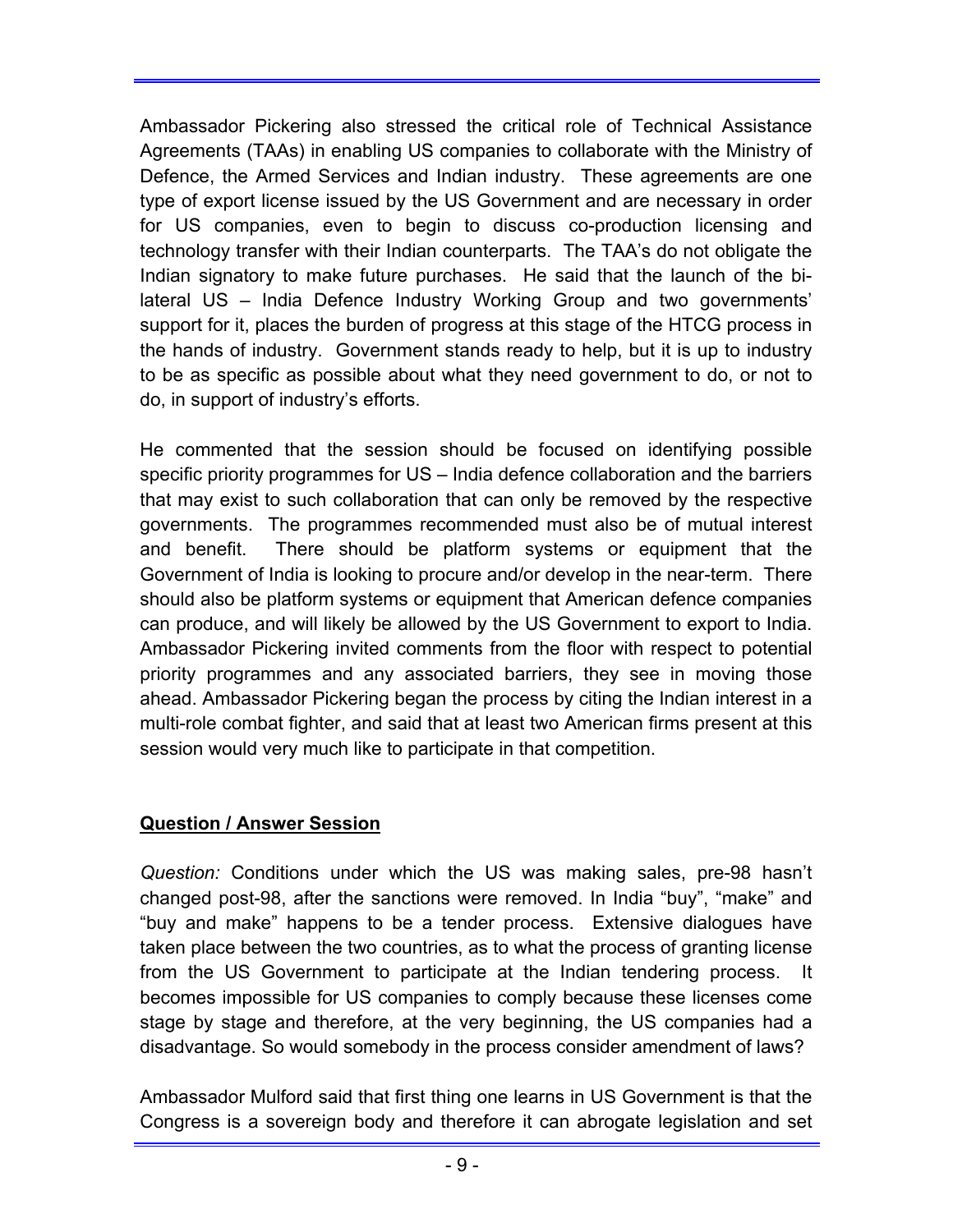new terms at any time and that is the part of the problem. He said that it is a different time now and both India and US have a different relationship. In the past, India had a different vision of its position in the world, it had a different mission, it had a different set of relationships in which the relationship with the US was not a priority and that has changed. India is now charting a course where its vision is to become a major regional power, ultimately a global power, and it has recognized that in order to do that, it needs a close strategic relationship with the US.

Secondly, there is a very large Indian population in the United States today, which in the last four or five years has become more politically active and better politically organized. India's capability to mount resources and lobby is quickly becoming second only to that of Israel. That means India has got a formidable body of activists, potentially in the US, who can first of all support the initiatives; and second, act as an insurance policy, when India runs into any difficulty by reminding US legislators what their longer term interests are. He indicated that if the Government of India is worried about reliability, then India should buy as much as it can, spread it judiciously around the US, so that it has a friend in Congress from every region, and that will give an insurance policy worth its weight in gold. This takes an active vision on part of the Indian Government and knowledge about how the US system works which India could get from the nonresident Indian population in the US who have just been allowed to be dual citizens.

*Question:* Mr. Ambassador, if I just go back to the question that was asked really then. If the licensing for 'make', 'make and buy' is not going to come together, that is the main question, then technically, you are not allowing the US firms to even compete, because that is the status, that has been now. The Indian Government can consider amending its procedure to favour the American licensing procedure or alternatively the US can also find a way out, so that the two Governments talk and make a conducive environment.

In response, General Mehta said that the procurement procedures in the Indian system have been reworked only two years ago after years of scrutiny. He commented that this may not be the right moment to ask for a change, besides, he felt that the Ministry of Defence would prefer to institute systems that allow for global tendering.

Maj Gen Sehgal said that the time frame of the acquisition process is a very important issue. The vendors only come to know, as to what India wants to acquire, either at the time, after the Ministry of Defence issues a Request for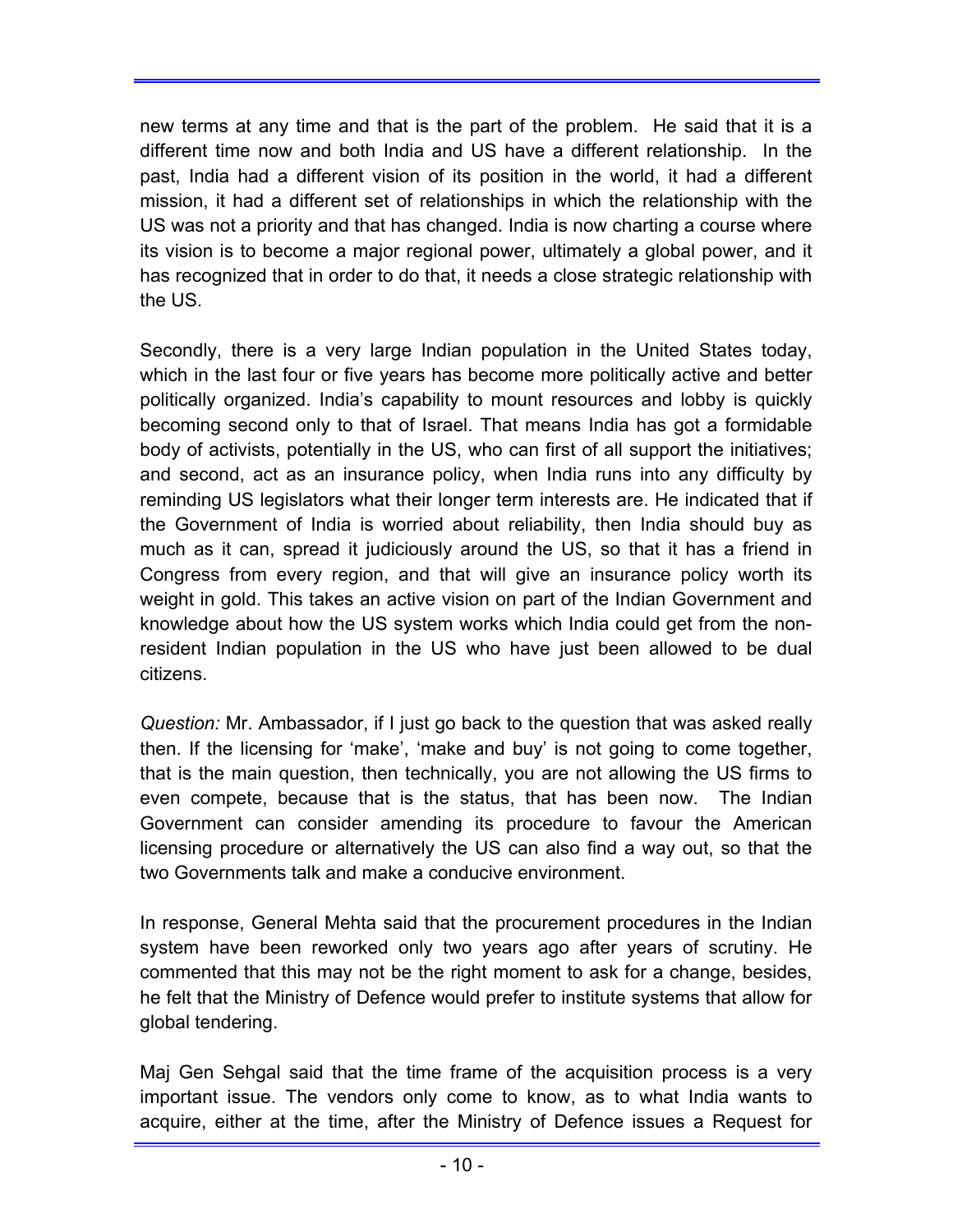Proposal (RFP), or certain indications are given at the time of Request for Information (RFI). Generally, after the RFP has been issued, the vendors are given about four months time to respond to the technical offer. In the recent past, we had a number of cases, in which the vendor has responded and they have given an indication that the licensing process will be done after the contract has been signed which is certainly not acceptable to the Ministry of Defence because even after the contract has been signed, the licence has not been granted by the US Government and the entire acquisition process has gone back by two years. Therefore upfront, the Ministry of Defence wants the US Administration to give them an indication that the transfer of technology will take place.

One of the participants from Indian Industry said that alternate sources for India are also democracies such as the United Kingdom, France, Israel, etc. All of them are democracies and there also, the people's will prevails. He hoped that it must be possible, given the necessary will to find a way of without taking away the sovereignty of the legislature. He also mentioned about the need for having a legal framework to protect the sanctity of existing commercial contracts with India. In absence of such an arrangement, if today's political mood changes, the sanctity of the existing commercial contracts would be sick, and then there would be a fundamental problem of reliability. Any amount of good wishes and 'try me once more' is not likely to change the situation. Given the fact that ultimately a State can decide, what is good for them in terms of the will of the people, that should be abrogating an existing contract, should be under extreme circumstances like active hostility against United States or something of that nature but if the sanctity of the contract can be broken on any other consideration, then one would look askance at this kind of situation, given the fact that alternate sources, global sources are also democracies and they do have Parliaments and laws.

In response Ambassador Mulford said that law couldn't bind future Congresses. A future Congress could just easily undo that law, if it is not written in the constitution of the US. Then there is no method of locking the Congress from passing a law with respect to a particular subject. Amending the Constitution would achieve the objective, however it would be very controversial and it would take a very long time to amend. Hence it is not feasible to give legal protection to existing commercial contracts. Ambassador Mulford also mentioned that there is no broadly accepted conventional international law that binds governments in the commercial field never to take steps in any way to infringe upon existing contracts.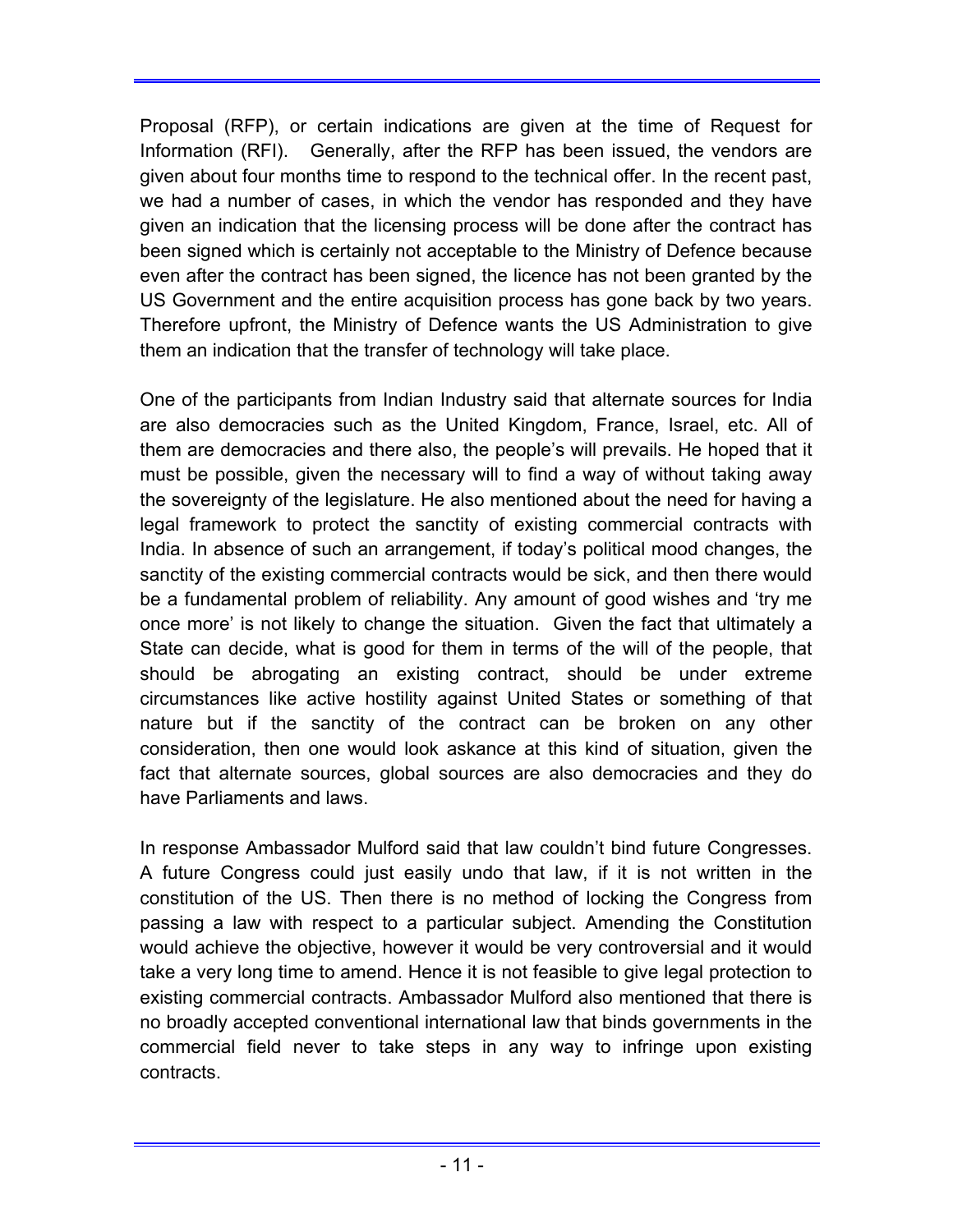A senior official from Hindustan Aeronautics Limited said that during discussion / negotiation with many of the American firms one finds that the prices are right but they come with a proviso: "subject to the export licence." Probably, they themselves are not sure about the timeframe within which, they could get the export licence. He suggested that companies like HAL which comes under the Defence Ministry, should be probably given a treatment different from other companies in the country so that the process of getting the export licence must be faster.

Mr. M.V. Kotwal, Co-Chairman, CII National Committee on Defence and Senior Vice President, Larsen & Toubro Limited suggested that the US Government should come out with a clear list, which the industries can operate without going in for a licence because what it seems, in whatever dialogues they had that this clarity does not exist. The US companies are not very clear whether licence is required at all, and, if it is required, how long it is likely to take. Now, if some clarity emerges, there is a list of items for which there is either no licence required or given a time frame that licence will be available, then there can be another category which could be a very sensitive one and which will require a case-by-case treatment. According to him now everything becomes case by case. Mr. Kotwal also said that apart from getting American companies to work in India one should also look at accelerating the process of Indian companies participating in American defence programmes. According to him that will build some element of synergy and trust. There are some cases where some areas reserved for American companies and American citizens working on the projects of that type, may take a second look at that class which could enable a lot of Indian companies to participate in the American programmes and if that is accelerated, the whole process may get speeded up.

In response, Ambassador Pickering said that there is a list published by the United States in the Federal Registrar called the "Munitions List" which is the basic fundamental document for defence licensing by the US Department of State. There is also a '"Dual Use" list of items which are licensed by the Department of Commerce.

General SS Mehta said that some of the Indian companies had indicated that they were having difficulty getting approvals for innocuous items like high speed metal cutting machine tools, high-tech paints, chemicals, lubricants, optoelectronics, surveillance equipment, equipment for counter-terrorism etc. He said that since both sides have a problem with terrorism, it would be a good step if all equipment relating to counter-terrorism be on that particular list.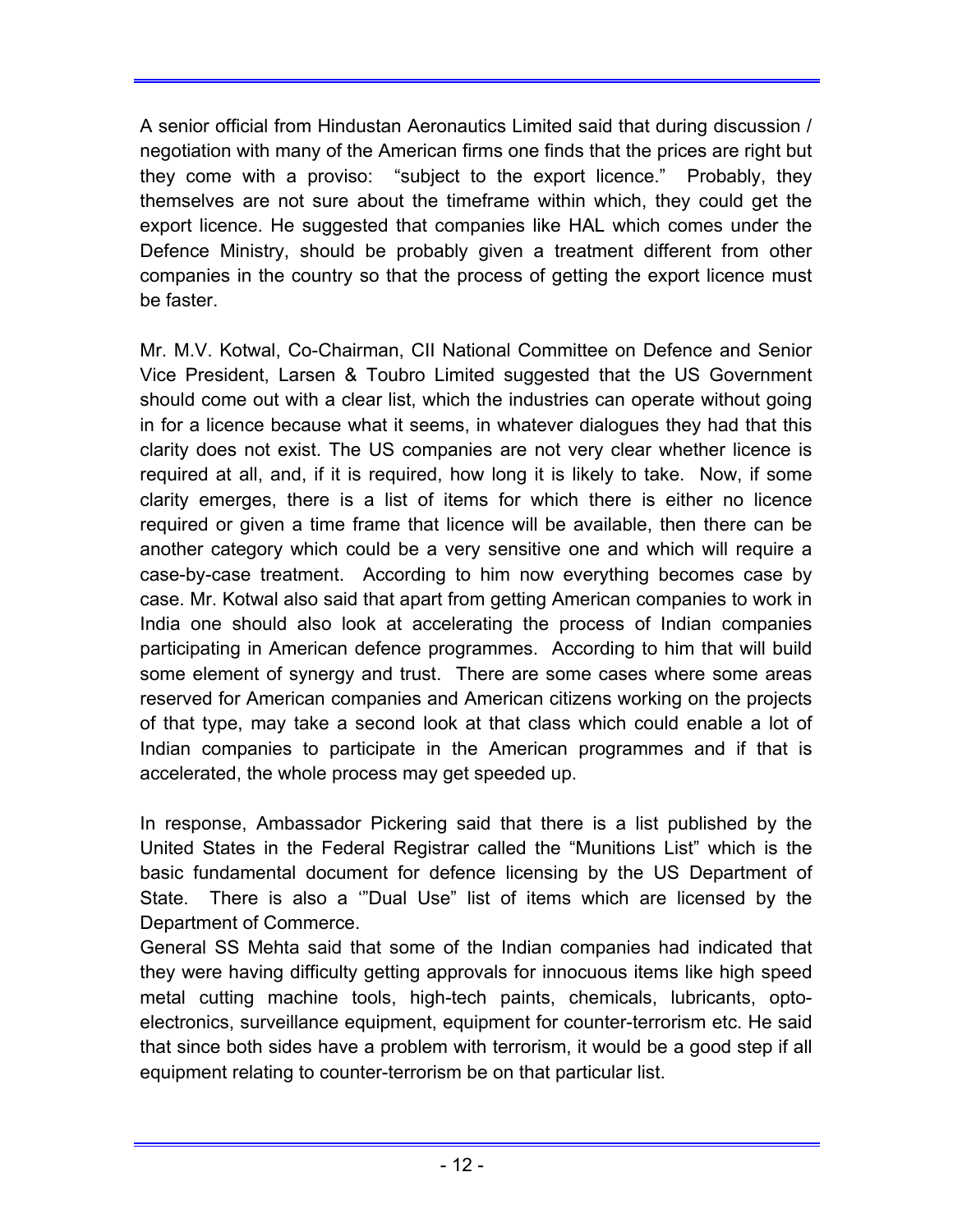Ambassador Pickering said that the US process exists for the whole world so it will be difficult to secure special consideration for one country. The amazing and interesting fact is that of course, Indian firms don't have to apply for licences, the American seller applies for the licence. Secondly, as Ambassador Mulford said, over 700 licences have already been issued for defence sales to India. After the cut-off in 1998 and both sides went into basically no activity, one can see, all of the problems that have arisen through lack of information, lack of understanding of the process.

One US industry representative suggested that the US Administration should provide more transparency on the numbers of licenses issued and percentage of approval. He felt that it might give the Indian side a very clear snapshot of what is the state of play in licensing for defence products to India. For example, the areas in which the licenses are issued, what are the approval rates for the different categories and the pace at which those approvals or denials are being granted. He also mentioned that an experience sharing session with concerned officials from the US Administration especially from the State Department, Defence Department etc. along with export licensing officers of US industry regarding export licenses to India would be of great use. There needs to be a better infusion of information in the US system so that the different heads in the different places in the different parts of the US Government get the point.

Ashley Hubka of USIBC said that in the November 2004 HTCG meeting in Washington DC there were presentations by the Department of Commerce (that does the "Dual Use" licensing" the Directorate of Trade Controls (the part of the State Department that does "Munitions List" licensing ), and those presentations were made available along with the summary of proceedings from that meeting. These proceedings are available at http://www.bis.doc.gov/InternationalPrograms/IndiaCooperation.htm.

One of the CEOs from Indian industry commented that neither side would change their procedures to give special preference to the other. There are inherent suspicions which are in their respective systems and they have happened over, specially after 1998 when certain supplies, even for small little items got cut. He suggested that instead of straightaway talking about fighter aircraft, one should start looking at a possibility of joint development in high technology areas, specific areas where probably, the Indian talent could help.

In response, Ambassador Pickering said that it is another starting point but they have to have licences to engage in that kind of joint research, which involves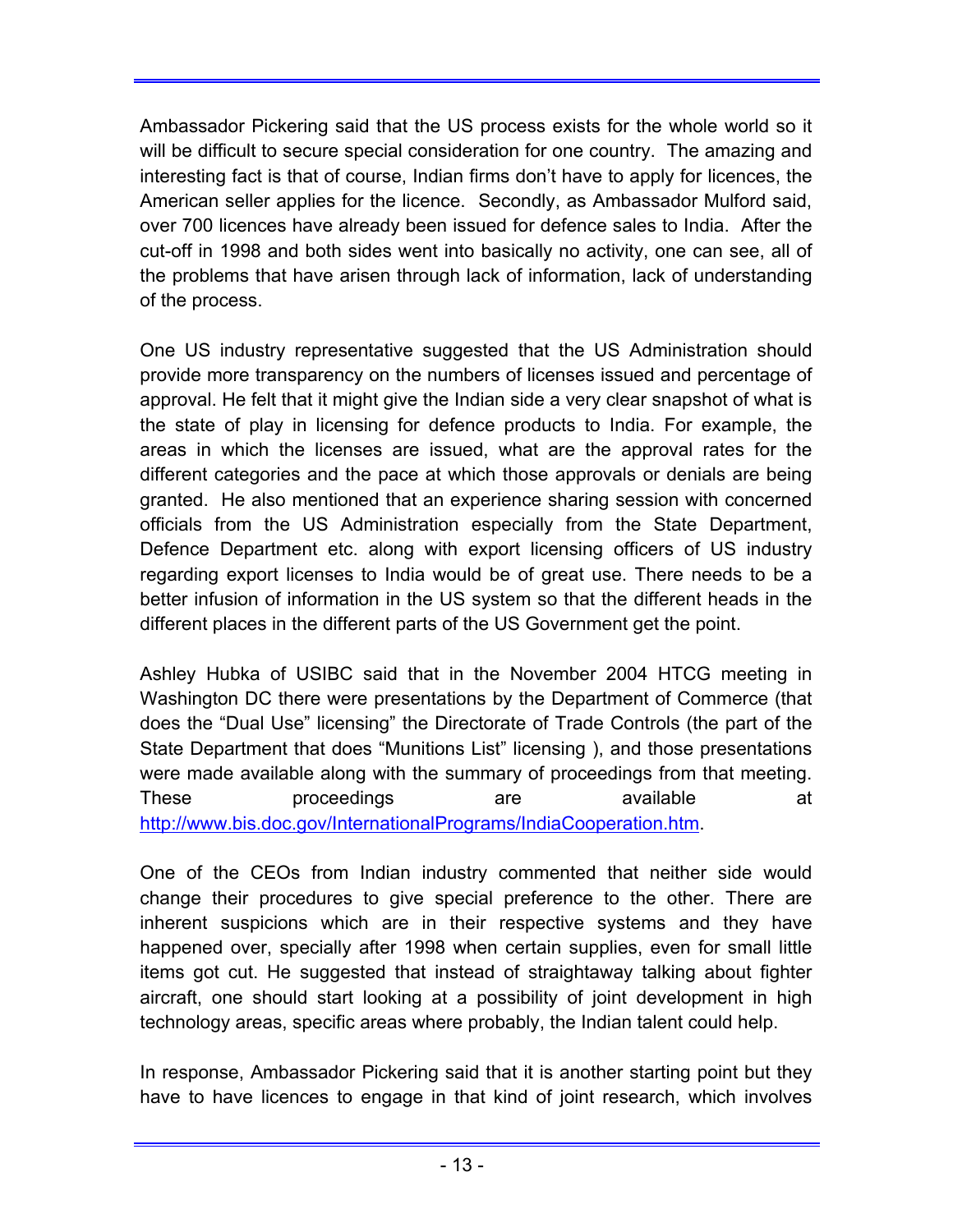technology that has military purpose and sensitivity. However certainly a number of companies are looking at that area as a potential way to move ahead.

One of the representatives from US industry suggested that counter-terrorism could be used as a tool to promote high-technology co-operation. He commented if some legislative staffers could write into legislation a provision for expedited treatment of license applications for equipment supporting counter-terrorism efforts by close allies such as India, this would accelerate the licensing process.

Ambassador Mulford said that today the US and India has a very good political relationship. He hoped that there will be scrutiny from political leaders in both countries regarding the so-called incompatibility of Indian procurement and American licensing procedures. Ambassador Mulford said that the political shift is taking place at a speed which is really measurable each month.

### **Conclusion:**

General Mehta in his concluding remarks said that India has a large human resource skill base. One needs to find an opportunity for collaboration and partnership in this area. CII and USIBC should work together with support of both governments to promote co-operation in technologies for counter-terrorism equipment. The US Embassy should also help the Indian companies to understand the process by which Indian companies can supply goods and equipment to US that is otherwise bought from the world market.

**\* \* \* \* \* \***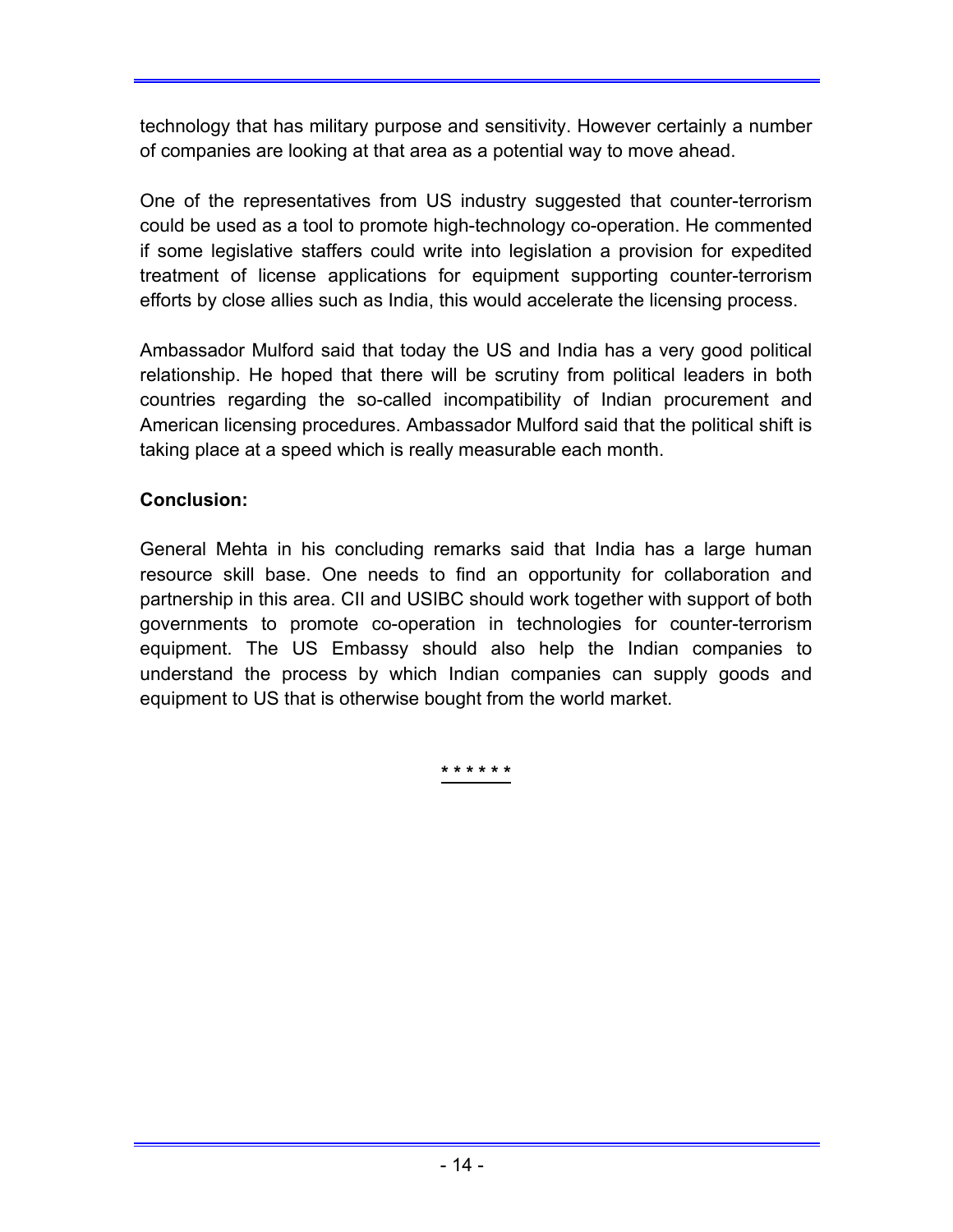### **RECOMMENDATIONS**

- 1. Industry will operationalise the US-India Defence Industry Working Group, composed of a small number of companies from industry on each side and meeting via videoconference as a starting point.
- 2. US industry indicated that for this Working Group to be effective, it must have government representation as well. On the US side, in addition to its existing HTCG ties, the group should also have point people within and report to the US Departments of Defense and State. On the Indian side, the group should be linked to the Indian Ministry of Defence as suggested by Defence Minister Pranab Mukherjee.
- 3. There is a disconnect between the commitments required by India's defence procurement procedure (for "Buy & Make" which requires clarity upfront on number of imported products as well as technology transfer and co-production in later stages) and the US phased export licensing process. Industry would like both the US and Indian governments to examine this issue:
	- a. Can the US adopt a new licensing approach?
	- b. Can India change its procurement procedure (for all countries, not just the US)?
- 4. The US Industry would like to understand if the US Government can make any changes to its licensing process:
	- a. Issue a "lifetime license," that is a 15-20 year license to cover the expected lifetime of a system or platform
	- b. Pre-clear certain Indian end users so that only the technology and the end use have to be verified for a given license application
	- c. Expedite export license processing for a short list of Indian end users
- 5. US industry recommends placing a Dept. of State, Directorate of Defence Trade Controls (DDTC) specialist in the US Embassy in Delhi, transforming the planned Dept. of Commerce export licensing seminars in India into broader seminars covering both dual use and purely military technologies (with participation by the Department of Commerce, State and Defence), and covering direct commercial sale (DCS) and foreign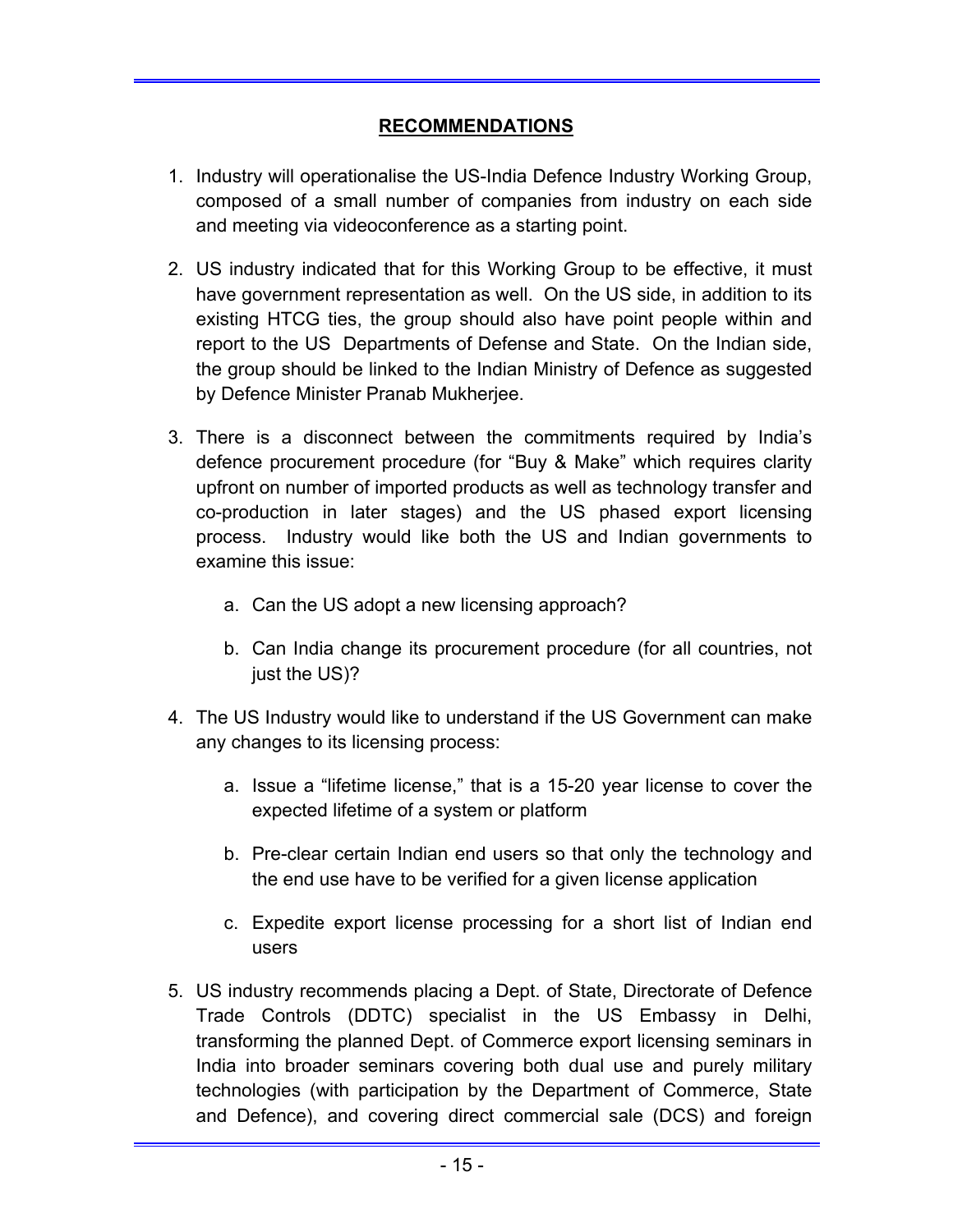military sale (FMS) processes in all Office of Defence Cooperation seminars in India.

- 6. Industry will look more closely at opportunities to collaborate in joint research and/or development, e.g. at early stages rather than focusing only on production.
- 7. US industry will re-examine the opportunities and strategies for greater engagement with the US Congress on Indian issues in general, and defence collaboration in particular, e.g. expedited licensing for counter terrorism equipment exports to India given our shared interests in this area.
- 8. Indian industry would like to have more of its content included in US military procurement and requests information and guidance on how to achieve this.
- 9. Indian industry would like to develop specific ways for the US and India to collaborate on counter terrorism, as a starting point for broader defence cooperation.

\* \* \* \* \*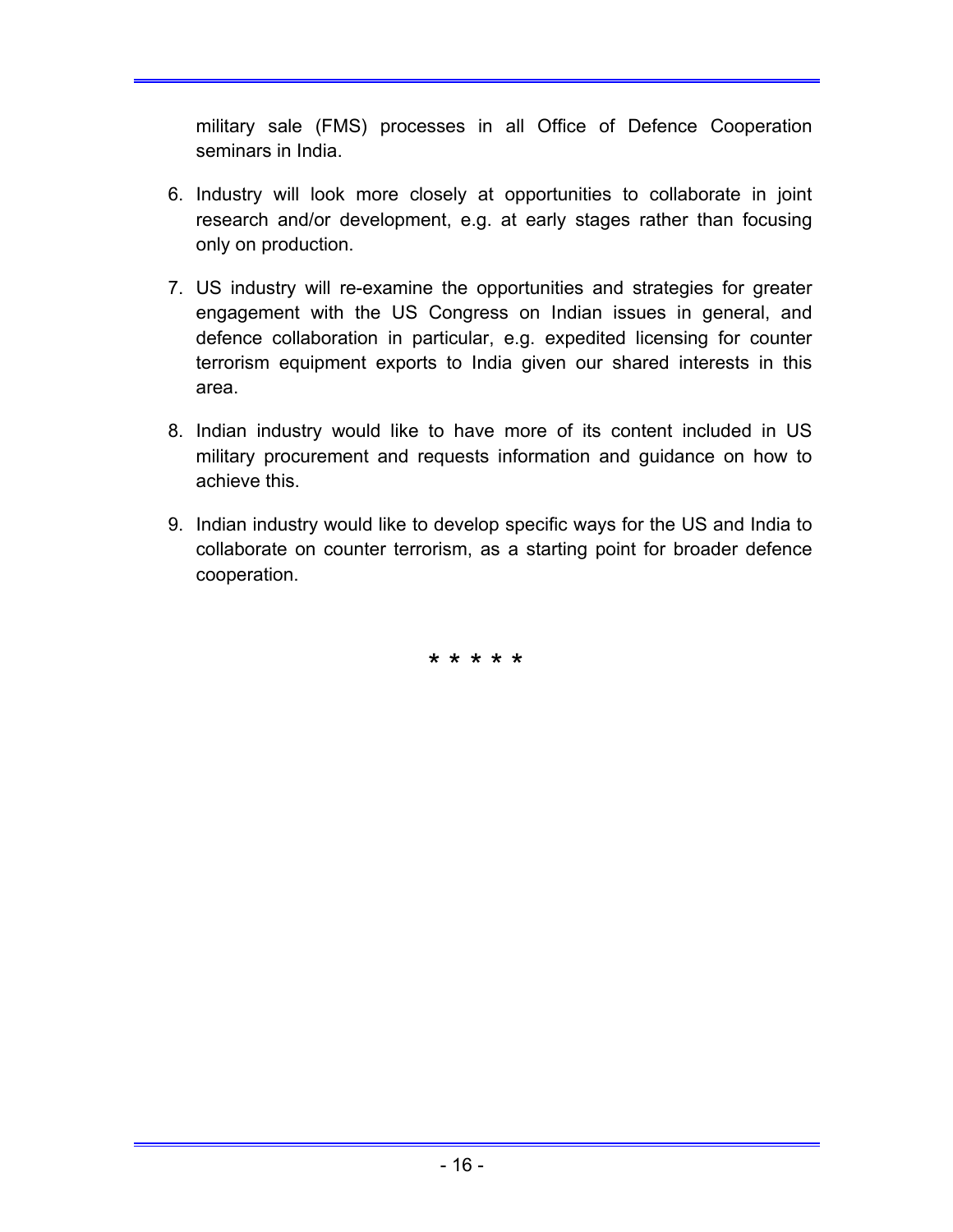*Annexure I* 

### **PRESENTATION BY MAJ GEN HS SEHGAL ON INDIA'S DEFENCE PROCUREMENT PROCEDURE**

Defence Procurement Procedure 2002 (version : Jun 2003) 2002 (version : Jun 2003)

> Ministry of Defence Government of India **New Delhi**

# Scope

- $\cdot$  Objectives.
- The Planning Process.
- $\cdot$  Structure of Acquisition Wing
- Acquisition Process.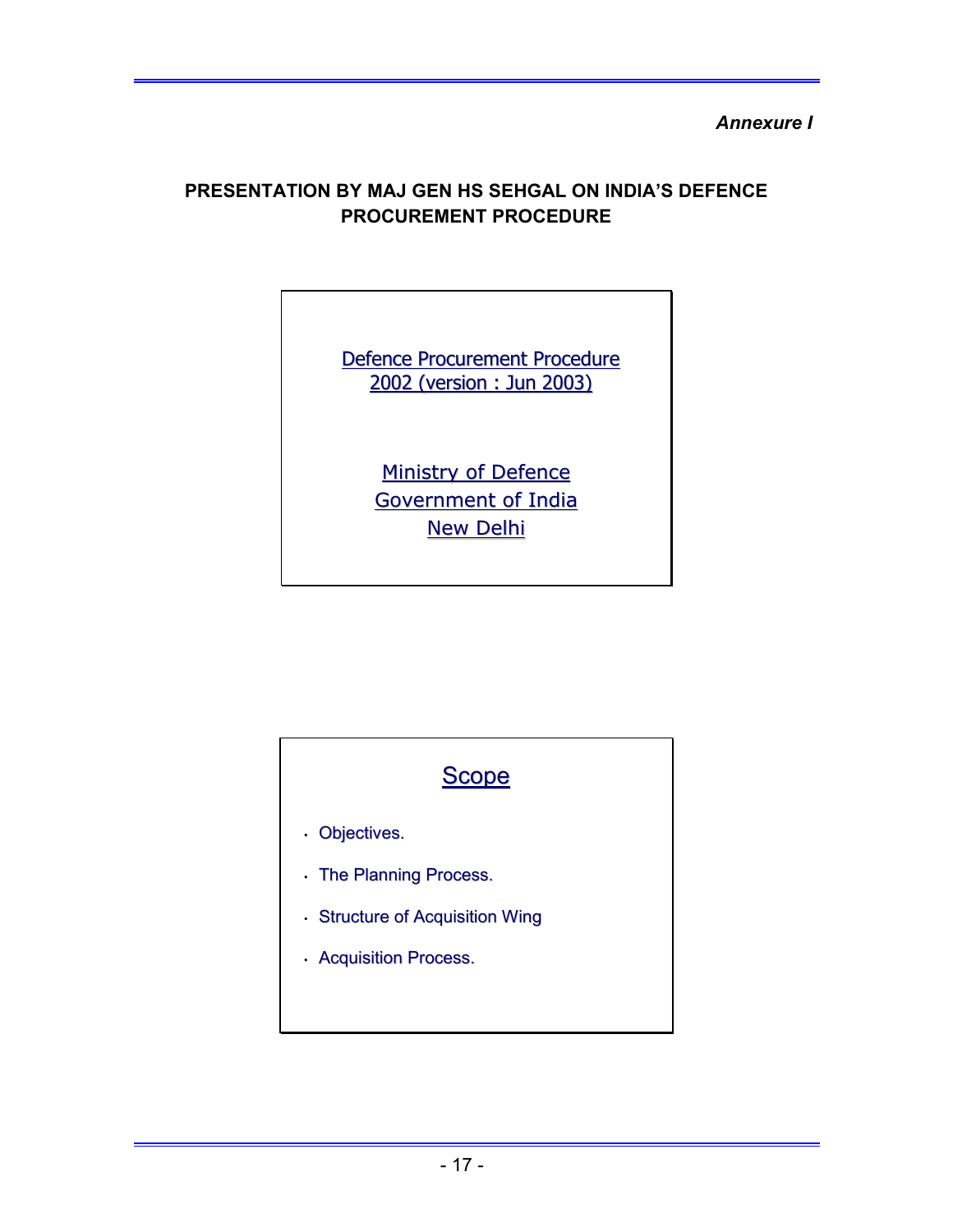# **Objectives**

- $\cdot$  Expeditious procurement of the approved requirement.
- Optimal utilization of Budget Allocations.
- Probity, Public Accountability & Transparency.
- Free competition and impartiality. Free competition and impartiality.
- Self-Reliance.

# The Planning Process

- 15 year Long Term Perspective Plan.
- 5 year Services Capital Acquisition Plan.
- Annual Acquisition Plan.
- Governing Bodies
	- **Defence Acquisition Council.**
	- Defence Procurement Board.
- Functional Entity
	- Acquisition Wing of Ministry of Defence.
- Defence Acquisition Council
	- Headed by Defence Minister.
	- Approves the Long Term Perspective Plan & Approves the Long Term Perspective Plan & Services Capital Acquisition Plan.
	- Categorizes each procurement case as -• 'Buy', 'Buy & Make' and 'Make'.
- Defence Procurement Board
	- Implements the Annual Acquisition Plan.
	- Two year acquisition cycle.
	- Amendment to Annual Acquisition Plan on the basis of  $-$ 
		- Operational urgencies.
		- National Security Objectives.
		- Budgetary provisions.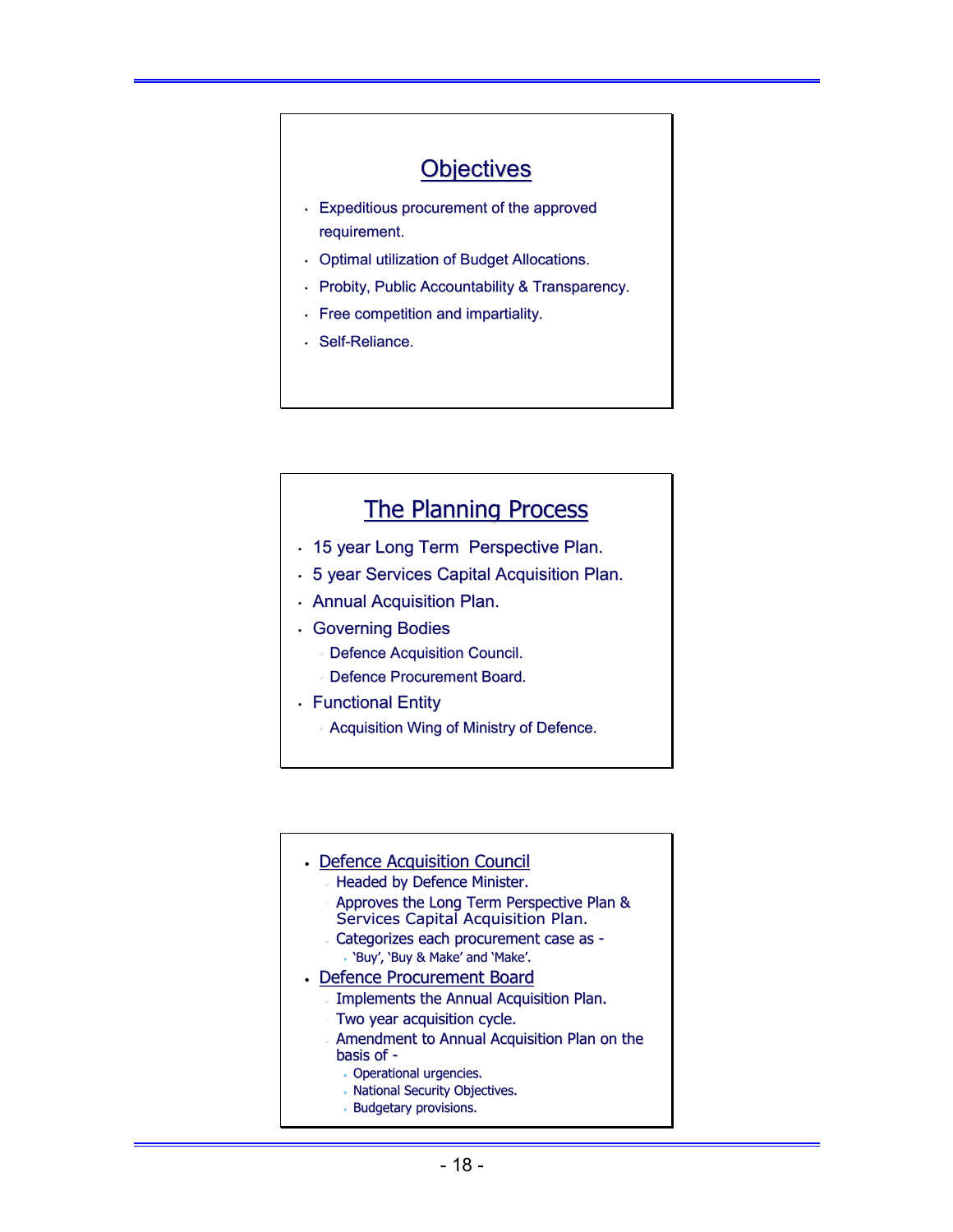

# **Acquisition Process**

- Formulation of Services Qualitative Requirements (SQRs)
- **Acceptance of Necessity (AON)**
- Issue of Request for Proposal (RFP)
- **Technical Evaluation**
- **Field Evaluation**
- Staff Evaluation
- Technical Oversight Committee(>Rs 300 Cr)
- **Commercial Negotiation**
- $\blacksquare$  Award of Contract
- **Post- Contract management**

#### Formulation of Services Qualitative Requirements (SQRs)

- Drafted by Services Headquarters / User Directorate.
- Views of Defence Research & Development Organisation
- (DRDO), Directorate General of Quality Assurance (DGQA)
- and Defence Production (DP) taken.
- SQRs approved by Services Equipment Policy Committee.
- SQRs are realistic yet broad based.
- SQRs delineate Essential & Desirable parameters.

 $\triangleleft$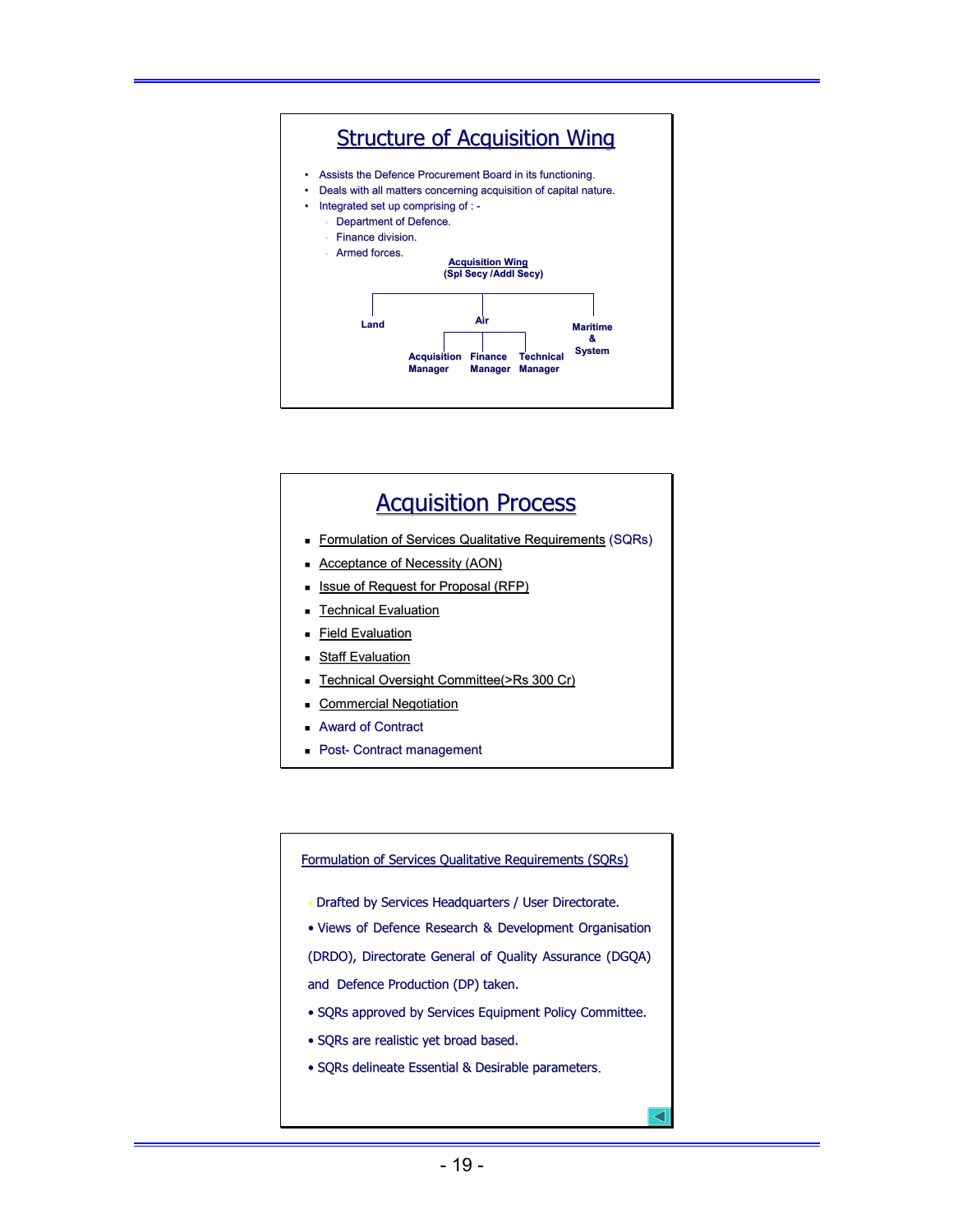# **Acceptance of Necessity** Acceptance of Necessity (AON) accorded by Competent Financial Authority keeping in view the following aspects  $-$ Deficiency of items. Operational Justification. **Financial Effect.**



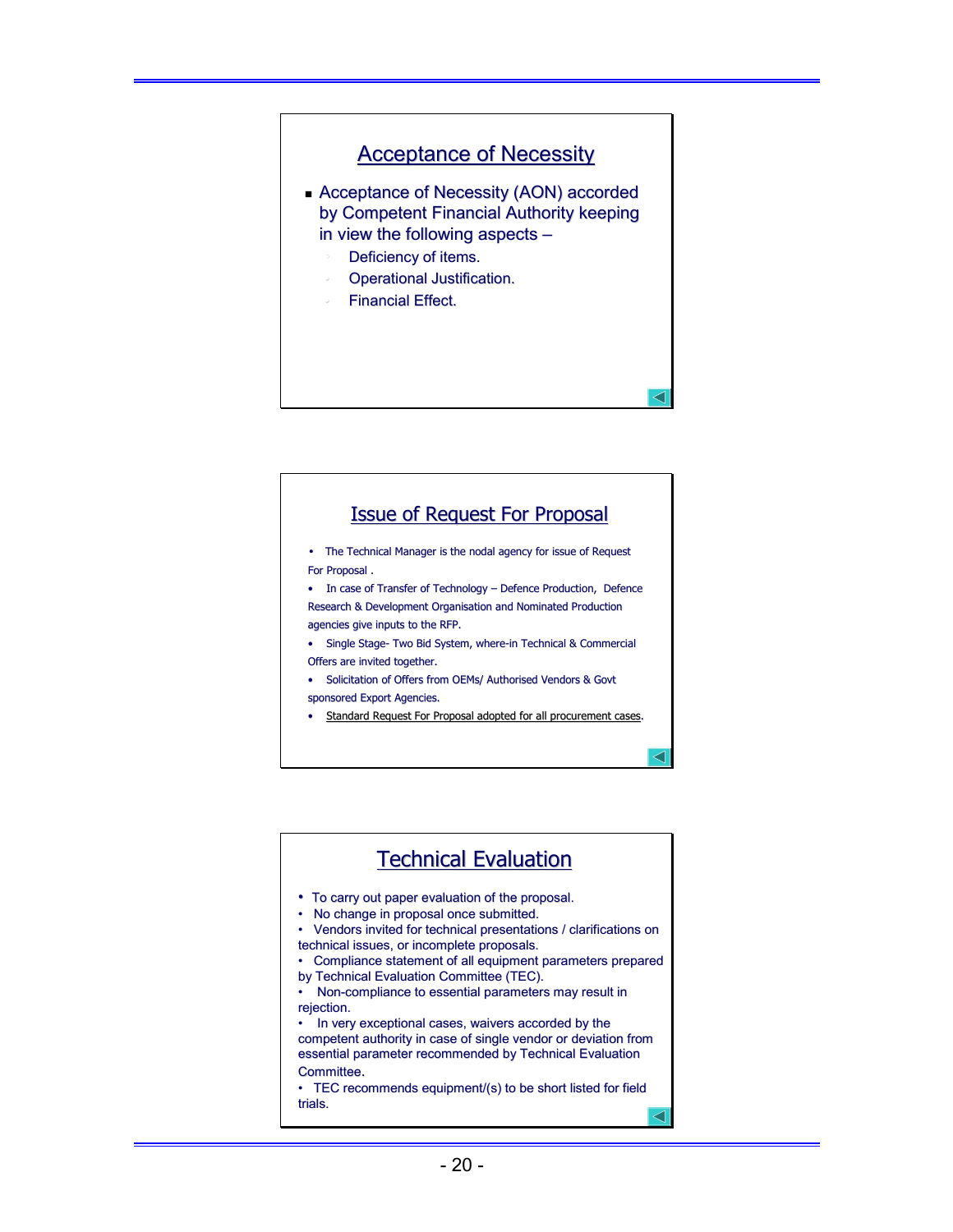### **Commercial Negotiations**

• Commercial Negotiation Committee constituted by

Acquisition Wing - Chaired by Acquisition Manager. • In cases involving Transfer Of Technology, reps of Defence Research and Development Organisation and Department of Defence Production are associated.

- Role of Commercial Negotiations Committee :
	- $\bullet$  Bench-Marking.
	- $\bullet$  Determination of L-1.
	- $\bullet$  Most reasonable & economical price.
	- As close as possible to standard contract terms.

╭

 $\triangleleft$ 

# Request for Proposal - Buy

- General Requirements.
- Technical Parameters.
- Commercial Aspects.
- Evaluation & Acceptance Criteria.

#### Request for Proposal-Buy & Make (ToT)

- Current and State-of-Art technology be provided.
- Transfer of Technology to cover design, manufacturing know- how, technical specifications so as to assemble, integrate, test, install, commission, repair, overhaul, support and maintain the equipment.
- Critical technology without which Transfer of Technology is Critical technology without which Transfer of Technology is not relevant.
- Proprietary items to be completely spelt out by vendors.
- Phased Manufacturing Programme.
	- Fully formed.
	- Semi Knocked Down.
	- Complete Knocked Down.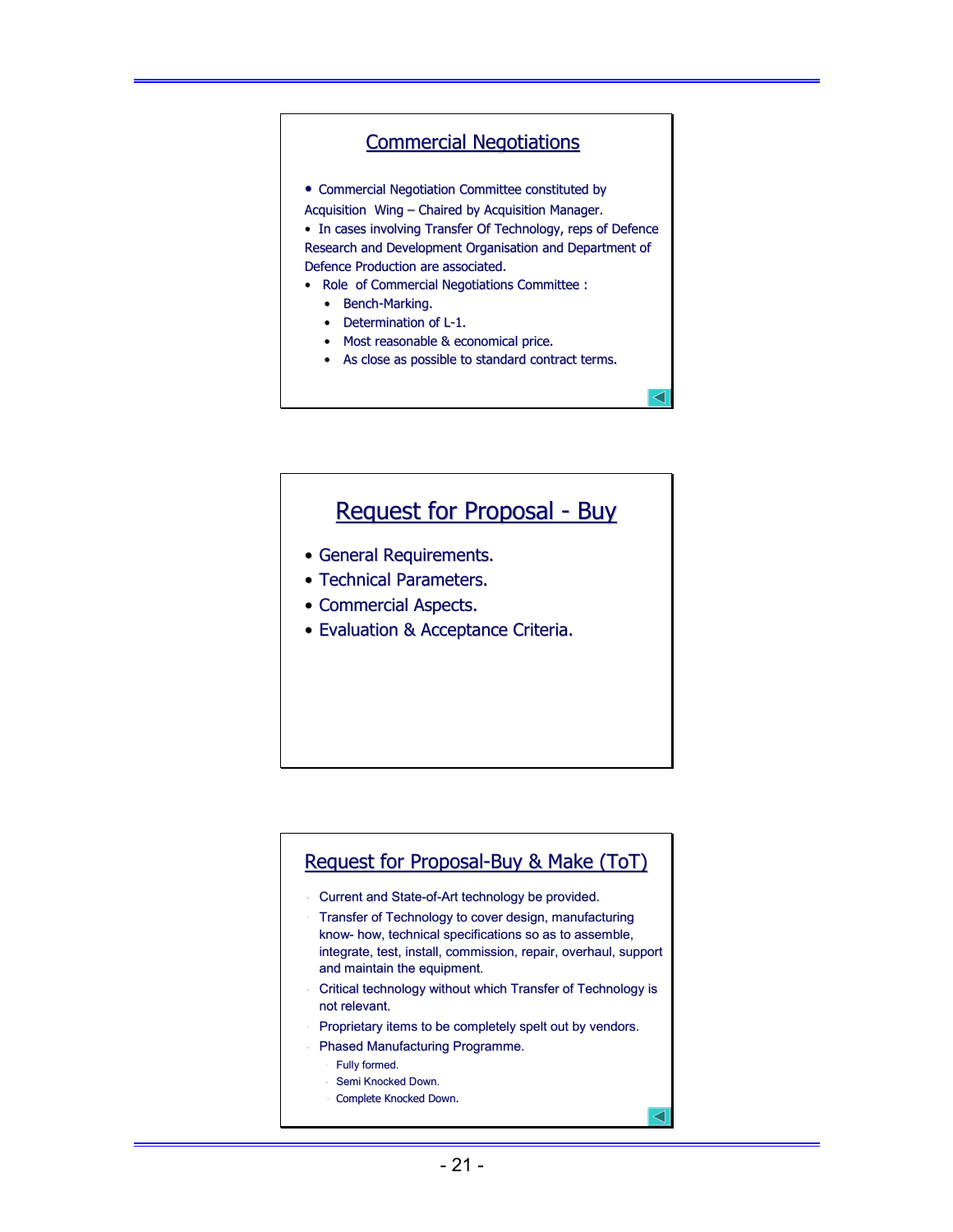# **Conclusion**

- The procedure placed on the official website of Ministry of Defence www.mod.nic.in
- Provision for periodic review to bring in transparency, accountability & probity.

#### **Field Evaluation** Vendor informed to provide equipment / ammunition at No **Cost No Commitment. Cost No Commitment.** Provisioning of equipment in India under vendors' responsibility (Cost of transportation etc). Trial Directive issued by Service Headquarters to evaluate equipment against Qualitative Requirement parameters. Service Headquarter nominates the trial units and formations to conduct trials. Equipment evaluated for claimed parameters under extreme climatic & terrain conditions.  $-40$  deg to  $+55$  deg C. Terrain conditions Viz. deserts, mountains (HAA, >150000 ft, humidity. **Contd..**

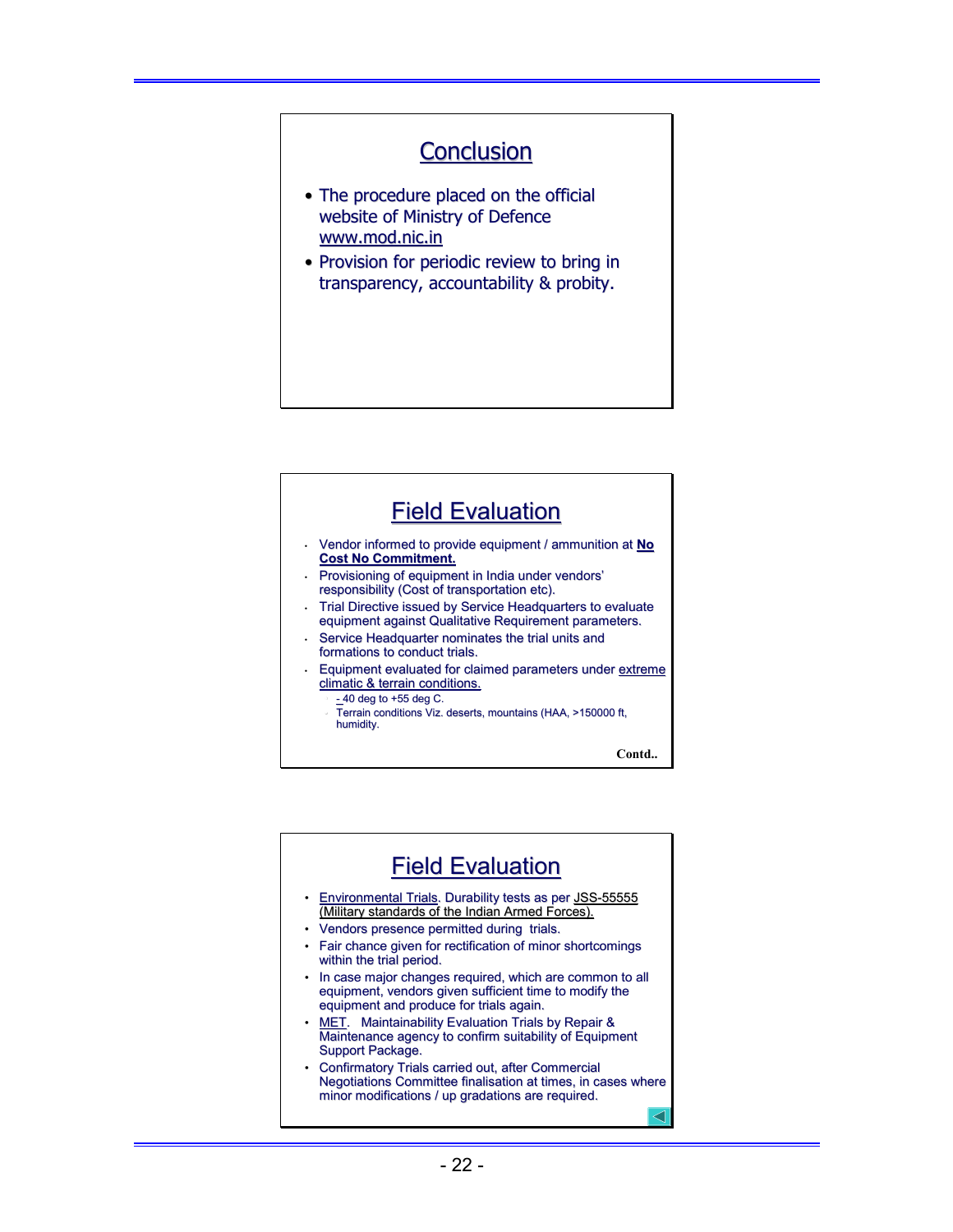# **Staff Evaluation**

- Evaluation of Field Trials.
	- Trial reports received at Service Headquarters after recommendations of the commanders in the chain giving out the acceptability of the equipment in its present form, or after modifications, if any.
	- Analysed by staff and approved by Vice / Deputy Chief.
	- Based on the evaluation of the field trials, equipment/(s) recommended for introduction into service.
	- Fully compliant equipment preferred over non-compliant.
	- All vendors with equipment compliant with Qualitative Requirements called for opening of commercial offers.

◁

#### TECHNICAL OVERSIGHT COMMITTEE

Constituted under orders of Defence Secretary for cases over Rs 300 crores as a matter of abundant caution.

Consists of 3 members — one service officer, one scientist from Defence Research  $\&$  Development Organisation and one representative of Defence Public Sector Undertaking.

Tasked to see whether the selection of vendors, trials, compliance to qualitative requirements and trial evaluations done according to prescribed procedures.

Ruling within 30 days.

Commercial negotiation process to commence only after report of Technical Oversight Commitee.

 $\triangleleft$ 

 $\triangleleft$ 

# JSS-55555 **vibrations tests. Low / high temperatures. Damp heat.**  $S$ ealing. **Altitude.**  Tropical exposure. Tropical exposure.  $Rapid$  temperature. Dust test. Corrosion etc.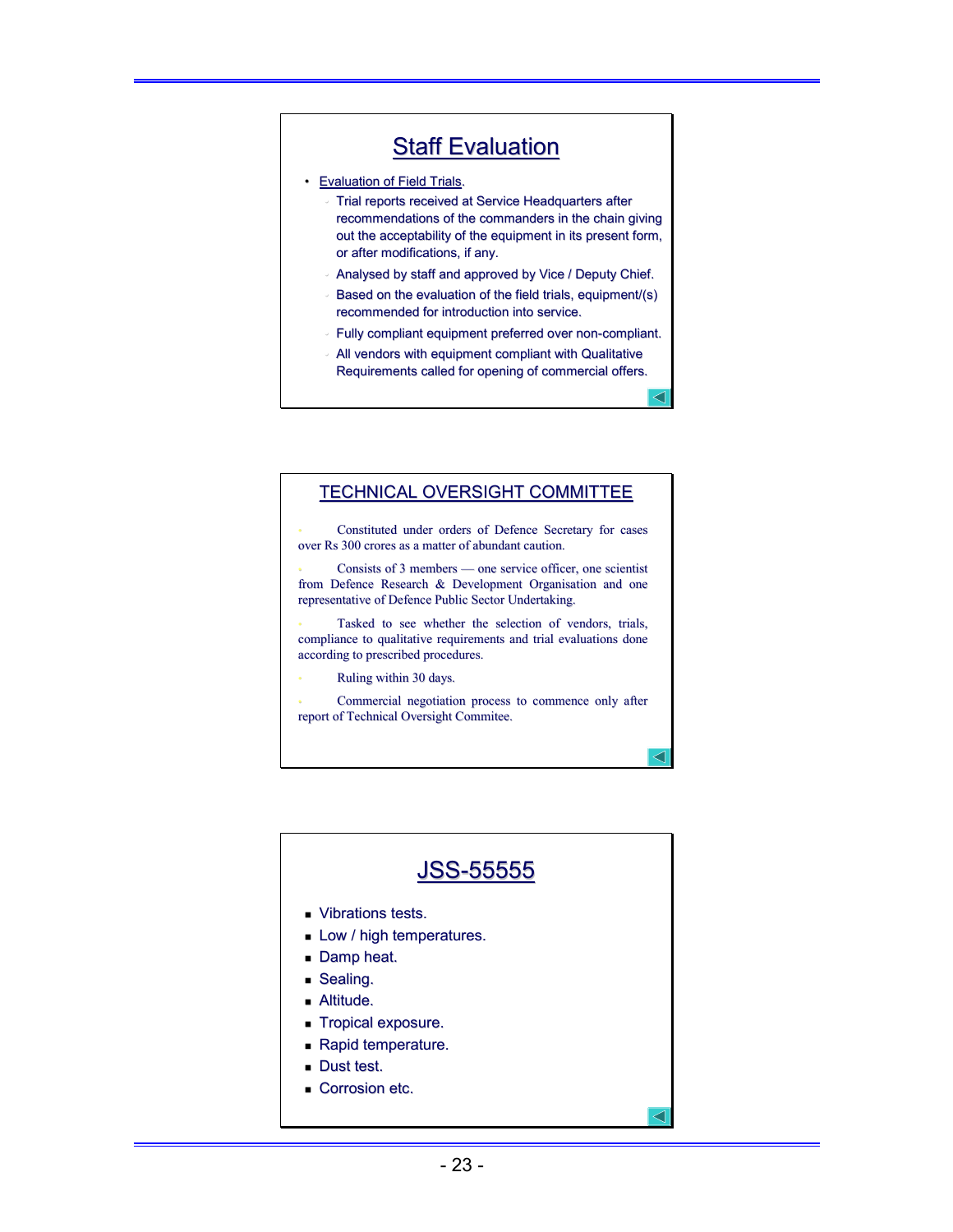### *Annexure II*

### **"HTCG Dialogue on Defence Technology, Data Privacy, and Export Licensing"**

### **A PUBLIC-PRIVATE FORUM UNDER THE AUSPICES OF THE U.S.-INDIA HIGH TECHNOLOGY COOPERATION GROUP**

### **SUMMARY OF PROCEEDINGS**

### **Overview**

On November 18, 2004, the U.S. and India convened the third public-private forum under the auspices of the U.S.-India High Technology Cooperation Group (HTCG) in Washington, DC. Titled "HTCG Dialogue on Defence Technology, Data Privacy, and Export Licensing, the half-day forum treated these three topics in depth, culminating in a set of joint recommendations by the U.S. and Indian private sector participants to the U.S. and Indian Governments.

# **Opening Remarks**

Under Secretary of Commerce for Industry and Security, Kenneth Juster thanked the various trade associations for organizing the forum, the Indian delegation for making the trip to Washington, and Phil Bond and Shyam Saran for their demonstrated commitment to resolving the issues raised by high technology trade. Juster noted how far the U.S. and India have come from the November 2002 decision to form the HTCG and the February 2003 statement of principles, to the announcement of the conclusion of Phase I of the Next Steps in Strategic Partnership (NSSP) in September 2004. He also provided statistics (available at www.bis.doc.gov) on the increase in bilateral trade over the last several years. Finally, Juster emphasized the importance of this type of forum—occupying the middle layer between government-to-government talks and company-specific issues—to shaping policy areas that make a difference to high technology trade. He closed by stating that he hoped the forum would help to change old mindsets, "institutionalise habits of cooperation," and to deepen commercial ties and the overall relationship between the U.S. and India.

Foreign Secretary Shyam Saran noted that the HTCG is a unique U.S.-India process in which no other two countries are engaged. He indicated that this forum takes place at a time of growing high technology trade and following several months of very broad and intense U.S.-India interaction, including the September 2004 meeting between President Bush and Prime Minister Singh,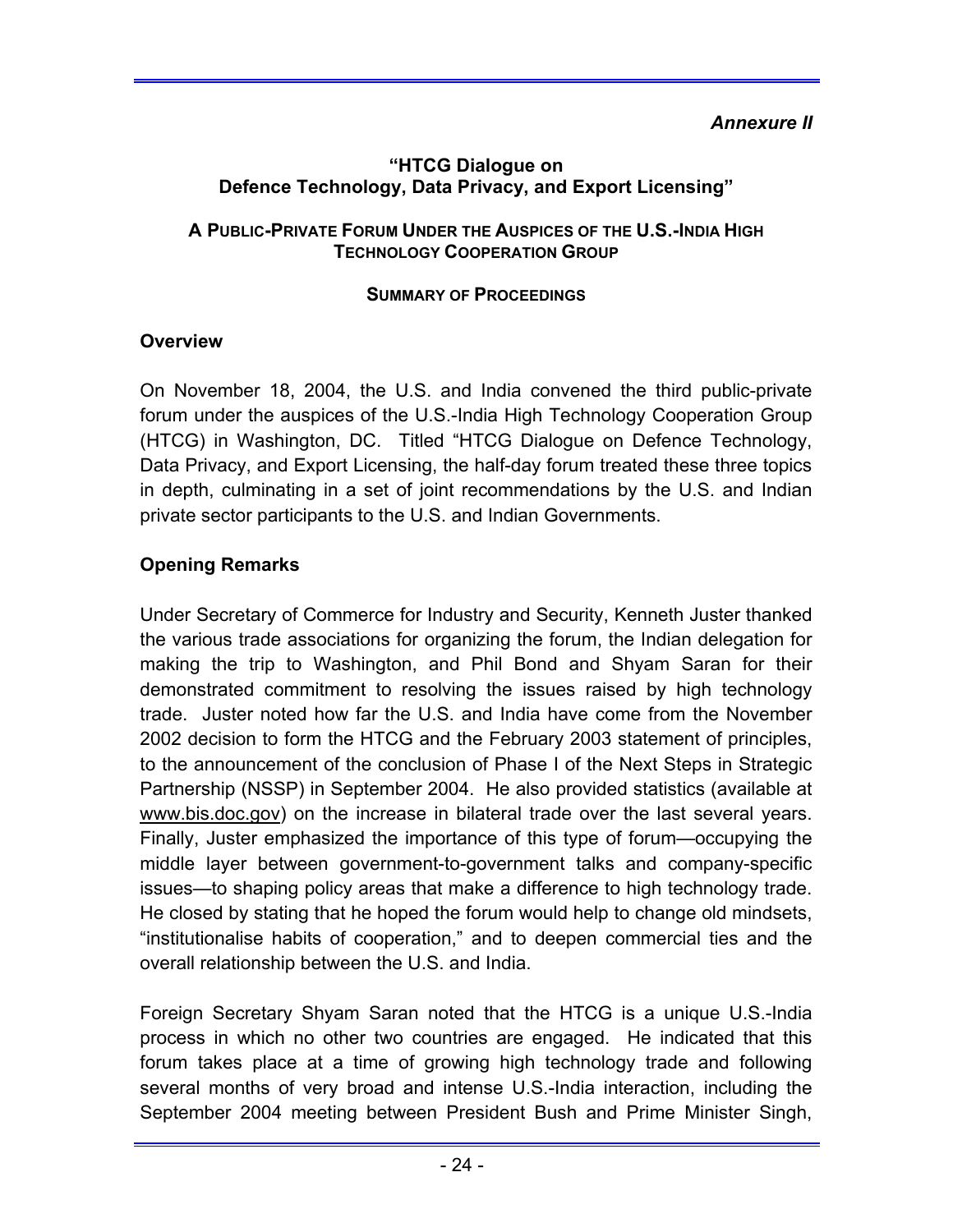and the conclusion of Phase I of the NSSP. He reiterated the considerable interest in the HTCG process on the part of both governments and both private sectors. Saran indicated that biotechnology and nanotechnology remain key areas for the HTCG, and though not being treated in the public-private forum, would be discussed in the November 19, 2004 government-to-government talks. Saran suggested that in order to make a real difference in high technology trade the Government of India must engage in an almost continuous consultations with Indian industry and HTCG meetings must become more regular with greater advance notice. Finally, Saran thanked Under Secretary Juster and the American organizations for hosting the forum.

Under Secretary of Commerce for Technology Phillip Bond welcomed the participants, especially Foreign Secretary Saran, and reiterated the U.S. Department of Commerce's commitment to the high technology dialogue led by Under Secretary Juster. Bond opined that technology and innovation are the keys to competitiveness, economic growth and prosperity, and present opportunities for international cooperation. But he cautioned that these opportunities come with challenges and responsibilities that, in turn, require critical attention. Bond suggested that bilateral trade is a tide that lifts all boats and that the HTCG continues in the spirit of Thomas Jefferson who sought "peace, commerce and honest friendship" with all nations. Finally, Bond characterized the forum as an opportunity to tap private sector expertise and input.

# **Defence Technology Roundtable**

The Defence Technology Roundtable was approximately 2.5 hours in length. What follows is a list of the issues raised during the discussion, without any attempt to reconstruct the entire session or to attribute remarks to individual participants. The final recommendations of the Defence Technology Roundtable are summarized later in this document.

- U.S.-India cooperation actually dates back to the 1950 when our two countries engaged in joint exercises along with the British and Australians. In 1984, India and the U.S. signed a Memorandum of Understanding (MoU) on sensitive technologies.
- Defence, beginning with the first meeting of the Defence Policy Group in December 2001, has "led the charge" in accelerating the overall U.S.-India relationship in the last several years. The Joint Technical Group has met six times to date, and the Security Cooperation Group is scheduled to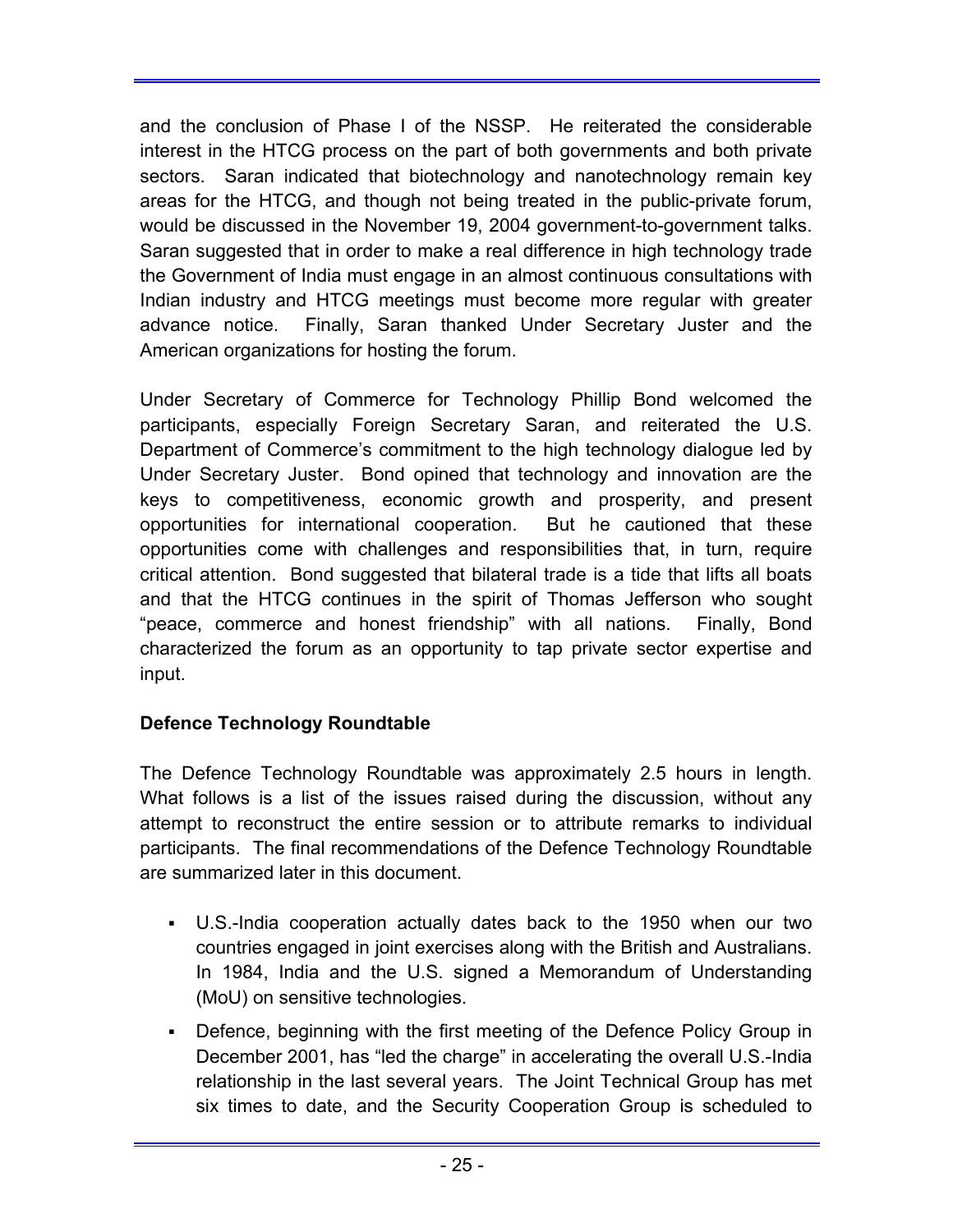meet for the fifth time in December 2004. Lt. Gen. Kohler, head of the Defence Security Cooperation Agency (DSCA), U.S. Department of Defence recently visited India. However, much work remains to be done—implementation to match the rhetoric.

- Old mindsets remain powerful and more work, interaction and information is required to change them. For example, public and private sector Indian participants expressed concerns about U.S. supply reliability, and product and lifetime support.
- Government of India defence policy is changing. New defence procurement policies and bodies, e.g. the Defence Procurement Board, are in place. 26% foreign direct investment in the defence sector was approved in May 2001. The Kelkar Committee is in the process of formulating a policy (recommendations due in early 2005) to govern Indian private sector involvement in the defence area, with the intent of encouraging greater public-private engagement and collaboration.
- India industry is changing—becoming more competitive, more productive, and more efficient. It should be recognized not only as a burgeoning market, but also as a potential research and design source, a potential supplier of components and sub-systems, and a potential partner for joint exports to third countries.
- A potential mechanism for these types of relationships is through the International Armaments Cooperation program, Under Secretary for Acquisitions, Technology and Logistics, U.S. Department of Defence. This program is designed to reduce the cost to the U.S. Government of acquiring systems by tapping technology from other countries. As such, it also benefits interoperability and bolsters strategic alliances and friendships. This program has not benefited India to date, but the February 2004 signing of a U.S.-India Master Information Exchange Agreement and the current negotiation of a master research and development agreement will lay the groundwork for participation in the Foreign Comparative Testing Program, acquisition and servicing agreements, and personnel exchanges. The Indian participants wanted to understand more about how such master agreements are translated into tangible actions and programs.
- We must "force" the U.S. and Indian government gears to mesh because just creating opportunities for industry is not enough. Cooperation is not yet the default position.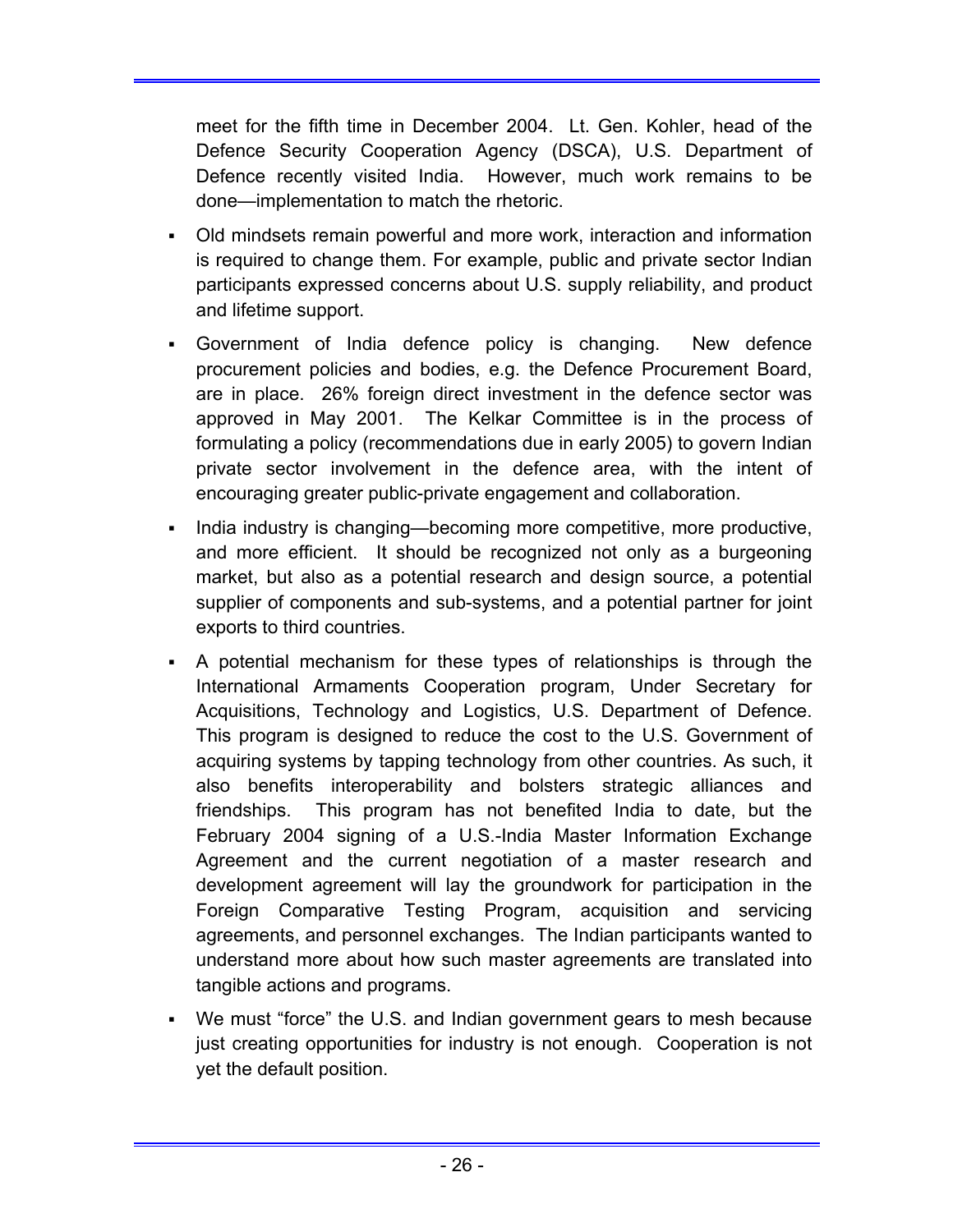- U.S. defence companies need to put people on the ground in India, to include in tech transfer/co-production/licensing as a component of any given proposal, to collaborate with Indian industry, to utilize the Foreign Military Sales (FMS) route, and to simultaneously pursue both "small" opportunities as well as major platform tenders. The U.S. defence companies face significant competition for Government of India purchases, and do not always have superior technology.
- India needs to recognize that there will be greater opportunities for tech transfer/co-production/licensing with legacy rather than next generation systems. For example, the U.S. has not shared Gen 3 night vision with any country.
- Indian participants requested more industry-to-industry outreach, and several indicated willingness and availability to consult with their American counterparts.
- **Indian participants also expressed interest to access better understand US Government defence requirements, to access opportunities to supply components, sub-systems to the US military.**
- Indian participants also expressed confusion about and frustration with the U.S. export licensing processes, and requested greater clarity on the implications of being a "friendly foreign country," one-time vetting of Indian buyers of U.S. equipment, and a clear negative list of items requiring a license. Several participants indicated that because of the U.S. export licensing regime and delays, they avoid the U.S. as a supplier if they can.
- There is a disconnect, most notably in terms of timing, between the Indian request for proposal (RFP) and U.S. export licensing processes.

# **Data Privacy Roundtable**

The Data Privacy Roundtable was approximately 2.5 hours in length. What follows is a list of the issues raised during the discussion, without any attempt to reconstruct the entire session or to attribute remarks to individual participants. The final recommendations of the Data Privacy Roundtable are summarized later in this document.

 The U.S. and Indian private sectors have been engaged for nearly two years in an information sharing exercises on data privacy.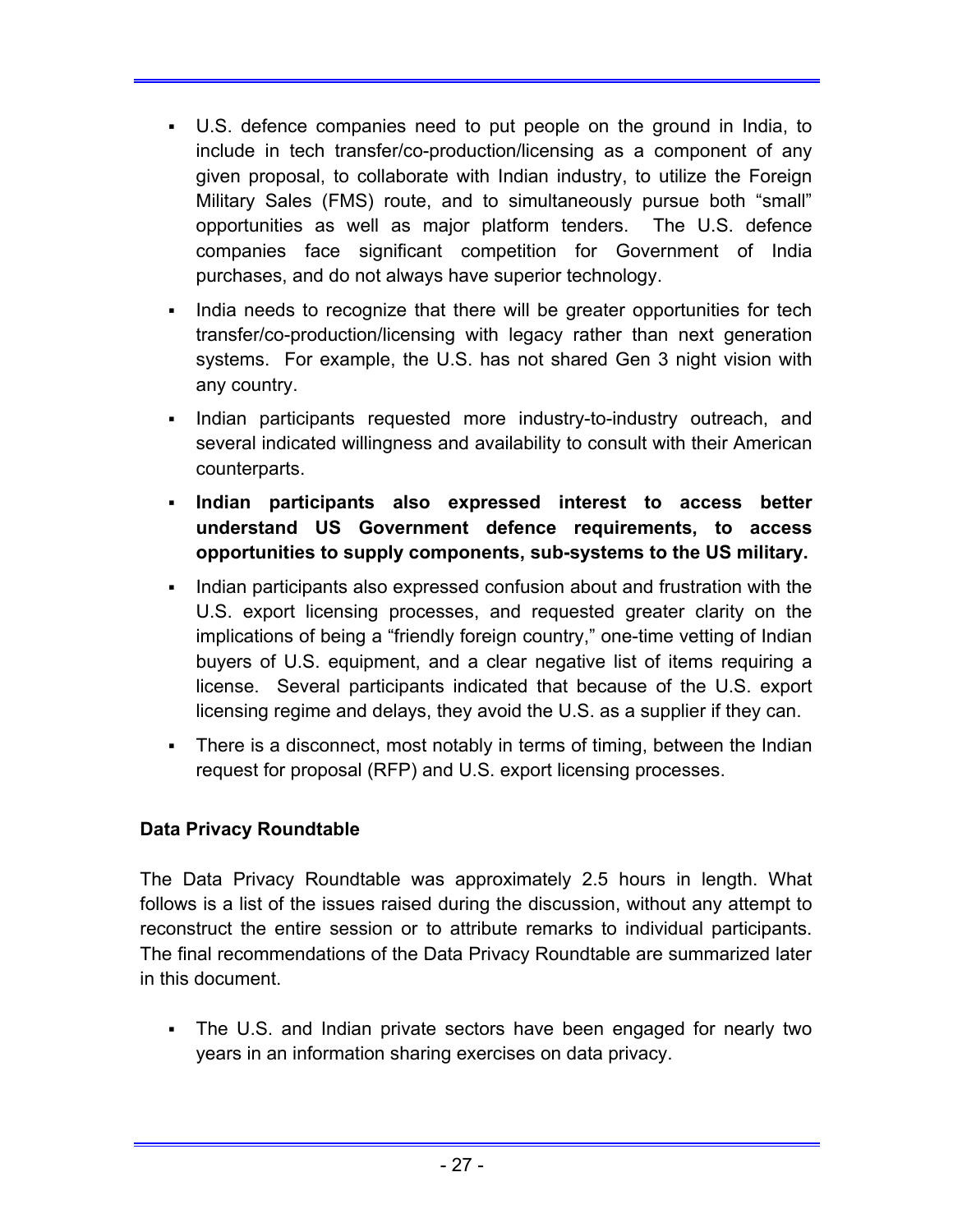- The U.S. and Indian governments have not previously raised privacy regulation as a major topic for bilateral discussion, so the privacy forum at the HTCG broke new ground.
- Along with cyber security, data privacy is one of the key legal underpinnings for the development of a vibrant IT-enabled services market.
- U.S. and Indian participants agreed that both sides had an equal stake in the issue of data privacy regulation since 80%+ of India's IT-enabled service exports go to the U.S.
- Both sides acknowledged that much of the legislation in the United States that attempts to control cross-border services now focuses on questions of data privacy and cyber security legal regimes abroad.
- American participants opined that India's current data privacy legal regime is more than sufficient to ensure the integrity of data sent to India.
- American participants reiterated their desire that India not attempt to adopt European Union-style privacy legislation, as its restrictive nature would cause many American companies to send data service work to other markets instead.
- Indian participants requested that U.S. participants become more active in relaying their satisfaction with India's privacy laws to U.S. legislators.
- American participants express an interest in greater Government of India and Indian industry involvement in privacy and other information technology discussions at the OECD, APEC and other multilateral forums.
- Indian participants indicated that the Government of India, in consultation with the private sector, was reviewing some targeted amendments to the IT Act, in order to better define privacy crimes and strengthen penalties for such crimes.
- American participants asked to be consulted in the process of amending the IT Act, since many experts are working with model language in other international forums and can provide valuable insights.
- Indian participants expressed an interest in learning more about their compliance obligations under Gramm Leach Bliley, HIPPA, and other U.S. laws.
- American participants promised to deliver a more substantive briefing to their Indian counterparts on U.S. privacy law as well as the privacy laws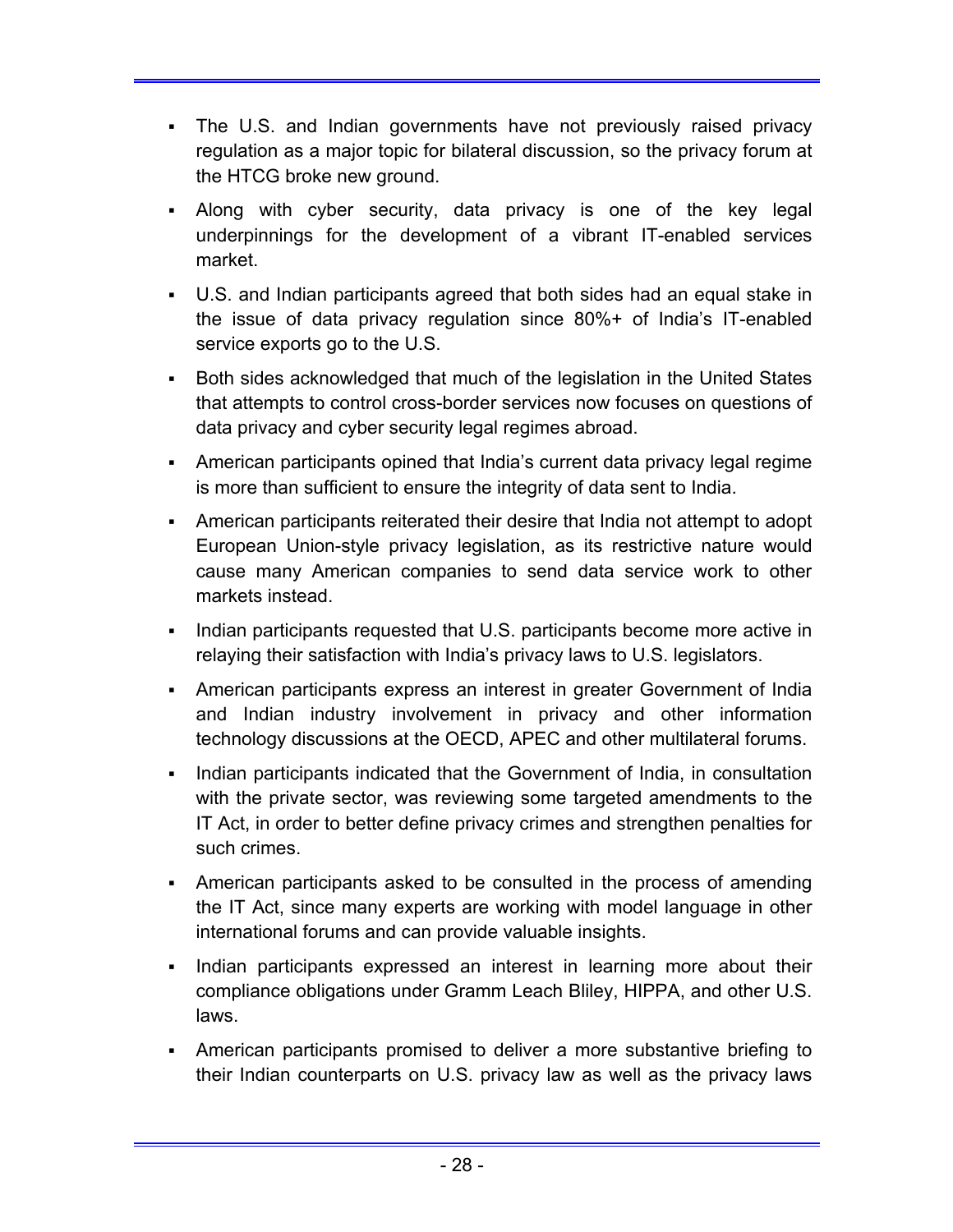being written in the OECD, APEC and other multilateral forums, at a program to be organized in India in 2005.

## **Export Licensing Session**

The Export Licensing Session was approximately 1.5 hours in length. What follows is a list of the issues raised during the discussion, without any attempt to reconstruct the entire session or to attribute remarks to individual participants. The bulk of the session was taken up by presentations by Ann Ganzer, Director, Office of Defence Trade Controls Policy, Bureau of Political-Military Affairs, U.S. Department of State, and Steven Goldman, Director, Office of Nonproliferation and Treaty Compliance, Bureau of Industry and Security, U.S. Department of Commerce. These presentations are being made available to the public. Given the information sharing nature of the session (with government disseminating information to and taking questions from industry), there was no development of private sector recommendations.

- The U.S. Department of State licenses military technologies while the U.S. Department of Commerce handles dual use technologies.
- The definition of an "export" includes shipments out of the U.S., disclosing/transferring of technology in the U.S. or abroad, the provision of defence services in the U.S. or abroad, and intangibles such as emails, phone calls, or faxes.

# U.S. Department of State

- The U.S. Department of State's goals and responsibilities derive from the President's National Security Policy. The mission of Defence Trade Controls (DTC) within the U.S. Department of State is to "advance national strategic objectives and national security."
- The DTC works under the Arms Export Act, the International Traffic in Arms Regulation (ITAR), and the Munitions List (enumerates what is controlled)—and is subject to significant Congressional oversight. DTC is required to notify Congress of all sales of greater than \$50 million, as well as all sales of "major defence equipment" greater than \$14 million. The only exceptions are for NATO and some close allies. If Congress does not pass a Joint Resolution objecting to a sale within 30 days, then it is approved. DTC cannot notify when Congress is not in session and this can cause delays.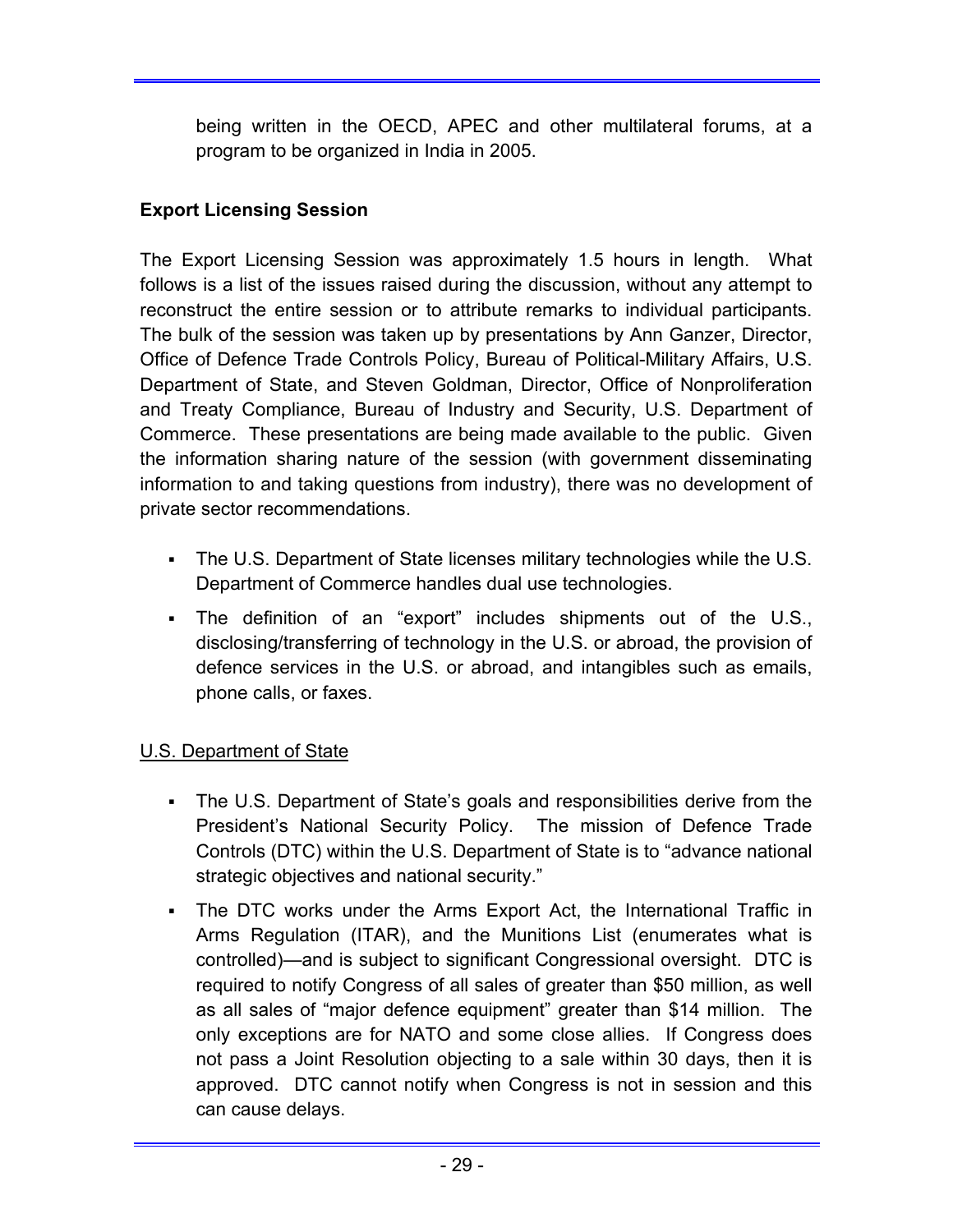- In making licensing decisions, the DTC considers eligibility of the U.S. company to export, the end user and the end use, and U.S. national security (including regional stability and multilateral control regimes). In the last respect, the U.S. Department of State consults with the U.S. Department of Defence.
- Basic DTC licenses include DSP-5 (a permanent export of an item), DSP-73 (a temporary export), and TAA (a technical assistance agreement to disclose technical data, e.g. to permit a U.S. company to work with a foreign company. N.B. This does not include the "export" of manufacturing know how which requires a manufacturing license agreement).
- License applications can be approved, approved with provisos, denied, or returned without action.
- Processing times for license applications are available at www.pmdtc.org. Applications related to space technology and those that require consultation with other U.S. agencies require more time to process.
- DTC tries very hard not to send mixed signals. While in no way a guarantee of approval for final export, the approval of a marketing license or TAA early in the process is a good sign that they intend to approve the ultimate export.
- Time-limited contracts from Indian firms are problematic as the U.S. company has no control over the U.S. Government licensing process.

### U.S. Department of Commerce

- Dual use technologies are defined as those with both: (1) a legitimate civil use; and (2) a potential military use.
- The U.S. Department of Commerce operates under the Export Administration Act (EAA) and the Commerce Control List (CCL).
- Licenses for export from the U.S. Department of Commerce always contain conditions, at minimum the notation that the export license is only for the end use specified.
- In most cases where applications are returned without action, it is because no license is required. Applications returned without action always include an explanation as to why.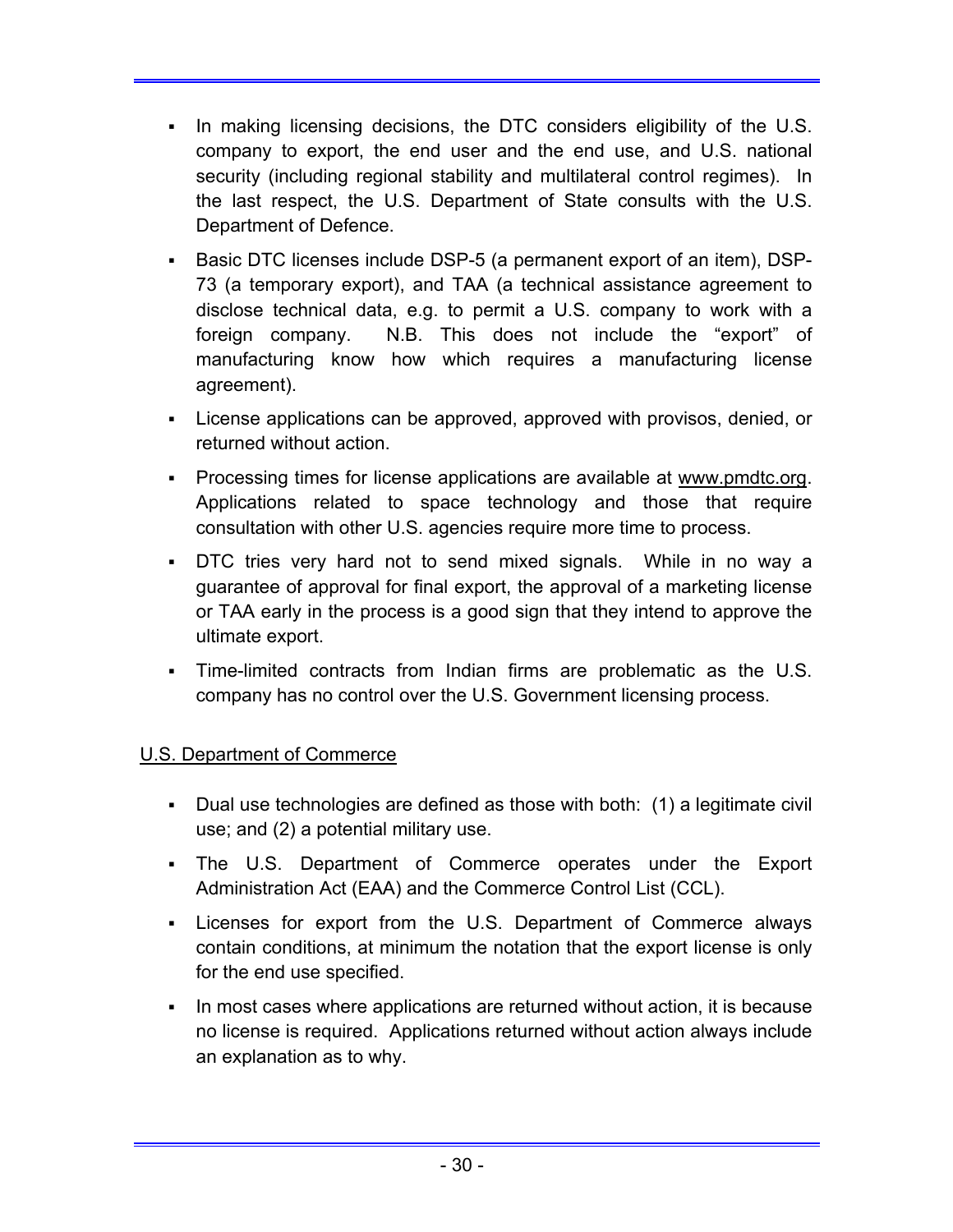- Dual use technologies are controlled for national security (NS), nuclear proliferation (NP), missile technology (MT), chemical/biological (CB), and anti-terrorism (AT) reasons.
- Depending on the reason for control of the item and the country of destination, a license may be required for an export.
- A license exception may be available depending on the nature of the transaction and the country to which the technology is being exported.
- All dual-use items not specifically listed on the CCL are categorized as EAR99 items, which generally do not require a license for export to most destinations.
- The "entities list" to which dual use exports are restricted is available at www.bis.doc.gov/entities/default.htm. The number of Indian entities on the list has been significantly reduced.

### **Private Sector Recommendations**

### Defence Technology

- 1. We urge the U.S. and Indian governments to continue with the pace and intensity of their bilateral engagement, both at the broadest strategic levels and in the specific area of high technology trade and cooperation.
- 2. We will constitute a bilateral defence industry working group to address the following five key areas:
	- a. Identify two to four defence programs of mutual benefit to the Government of India, the U.S. Government, and the Indian and American private sectors. For these specific programs, we will identify the key hurdles to Indo-U.S. cooperation, as well as specific ways to accelerate the required government processes on both sides.
	- b. Provide greater clarity to U.S. industry regarding the Government of India Ministry of Defence procurement processes. Exact formats to achieve this outcome will be formulated by the working group.
	- c. Provide greater clarity to Indian industry regarding the U.S. Government's export licensing regime. Exact formats to achieve this outcome will be formulated by the working group.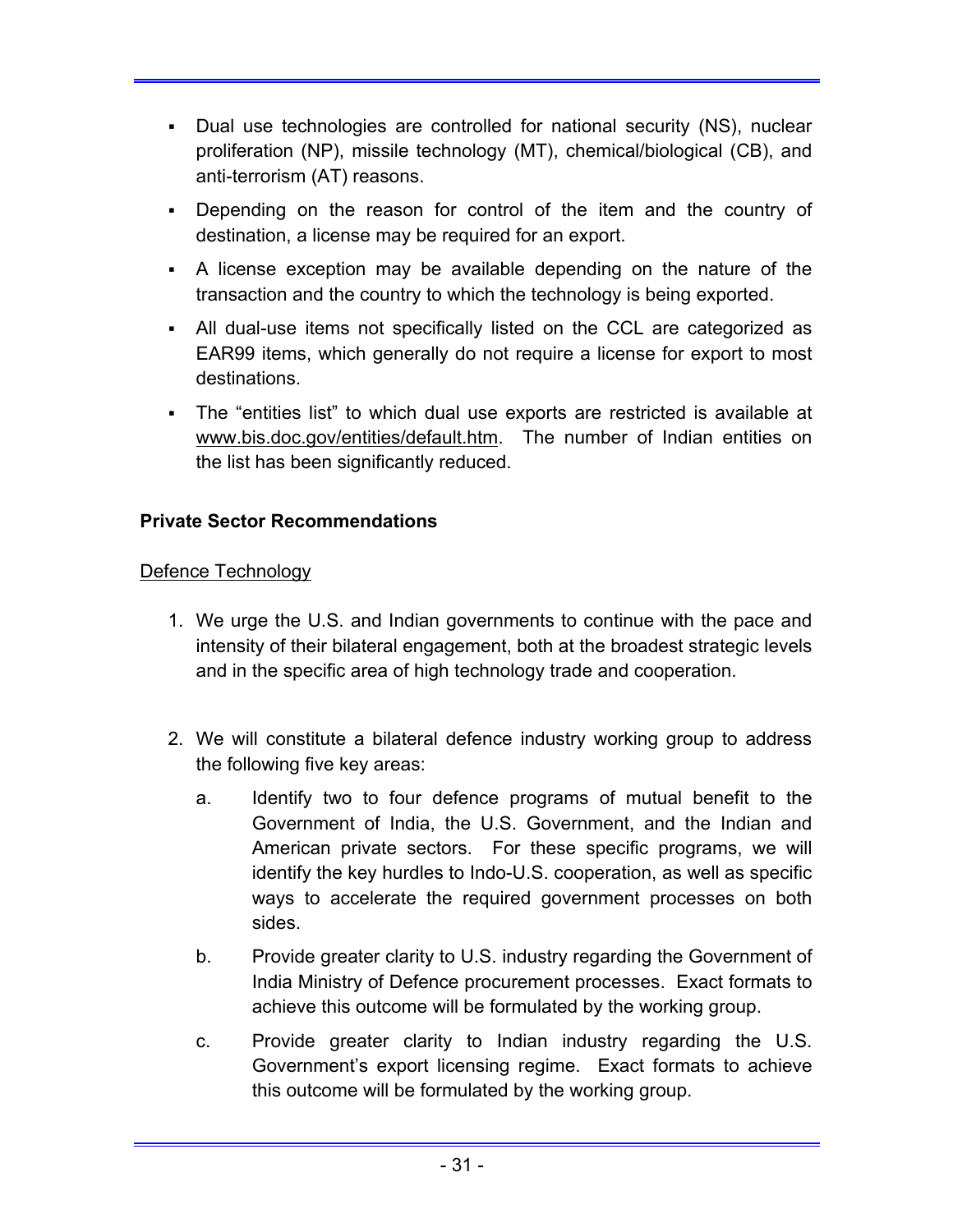- d. Create a mechanism to enable Indian industry to better understand U.S. Government defence requirements, to participate in joint research and development, and to access opportunities to supply components, sub-systems and systems to the U.S. military.
- e. Provide opportunities for industry-to-industry contact, relationship building, and commercial partnering between U.S. and Indian companies.
- 3. We request the U.S. and Indian governments each to identify a specific point of contact to interface with this bilateral industry working group, and to act as a conduit to other government officials and resources.
- 4. We believe that high technology cooperation must be treated not only one or two times per year under the auspices of an official dialogue, but on a more continuous basis. To this end, we would like to consider scheduling related-related high technology cooperation meetings in conjunction with other industry events, and request that the governments make the appropriate officials—including the points of contact for the bilateral industry working group—available to participate in these periodic meetings.

### **Data Privacy**

- 1. We will organize a full set of briefing materials on India's data privacy and cyber security rules, industry best practices and case notes on successfully prosecuted cyber crimes.
- 2. We will use this core document to educate relevant state and national governments and consumers in both the U.S. and India about India's existing data privacy.
- 3. We would like India's foreign partners to have a more formal role in reviewing potential amendments to India's privacy laws prior to their introduction to Parliament. U.S. companies have as much stake in such laws as their Indian partners, and U.S. companies rarely have privacy professionals situated in their India operations.